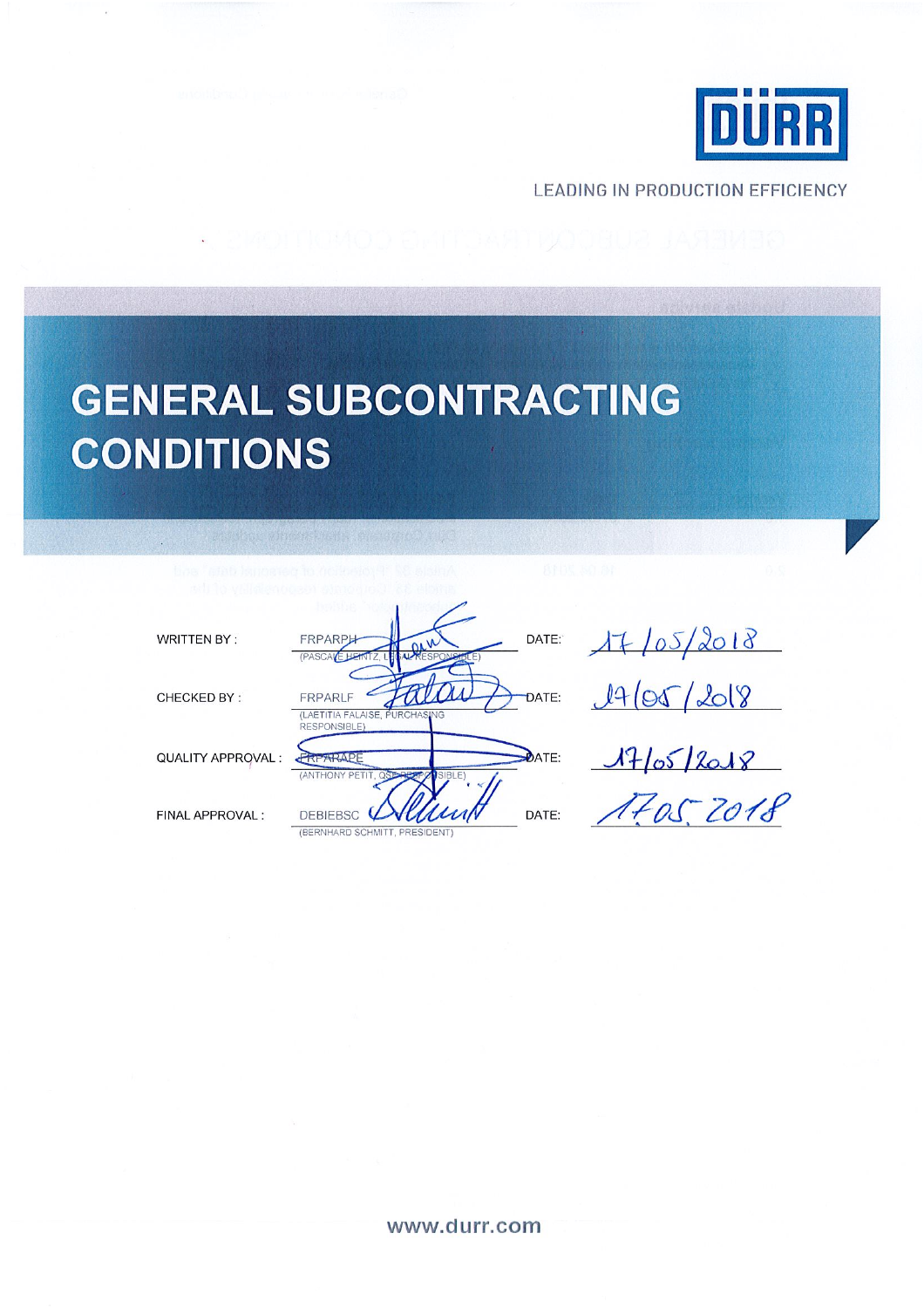

# GENERAL SUBCONTRACTING CONDITIONS

### **Update service**

| $\Box$ This document is not subject to monitoring updates |  |  |
|-----------------------------------------------------------|--|--|
|-----------------------------------------------------------|--|--|

- Management system maintains a version of the document update. x
- $\overline{x}$  This document is available on the internal network or DürrNet x

### **Version tracking**

| <b>Version</b> | Date       | <b>Revision</b>                                                                                                      |
|----------------|------------|----------------------------------------------------------------------------------------------------------------------|
| 1.0            | 07.03.2016 | Modification of many paragraph, formatted in<br>Dürr Corporate, attachments updates.                                 |
| 2.0            | 16.04.2018 | Article 32 "Protection of personal data" and<br>article 33 "Corporate responsibility of the<br>subcontractor" added. |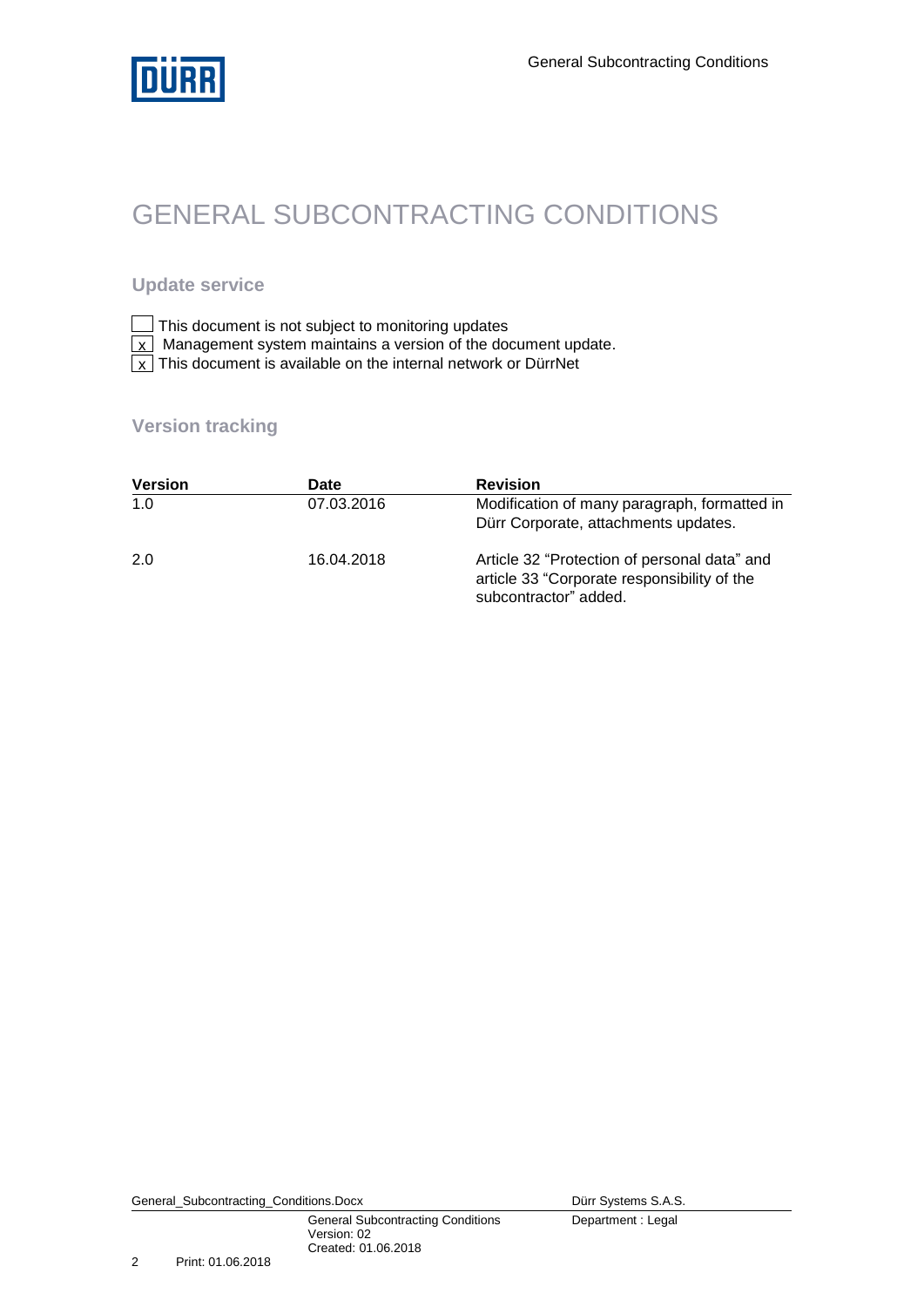

### **TABLE OF CONTENTS**

| $\overline{2}$          |                                                          |
|-------------------------|----------------------------------------------------------|
| $\overline{\mathbf{3}}$ |                                                          |
| $\overline{\mathbf{4}}$ |                                                          |
| $5\phantom{.0}$         |                                                          |
| 6                       |                                                          |
| $\overline{7}$          |                                                          |
| 8                       |                                                          |
| 9                       |                                                          |
|                         |                                                          |
|                         |                                                          |
|                         | 12 DOCUMENTS TO BE SUPPLIED BY THE SUBCONTRACTOR  11     |
|                         |                                                          |
|                         |                                                          |
|                         |                                                          |
|                         |                                                          |
|                         | 17 COMPLIANCE WITH LAWS, DECREES, STANDARDS, DIRECTIVES, |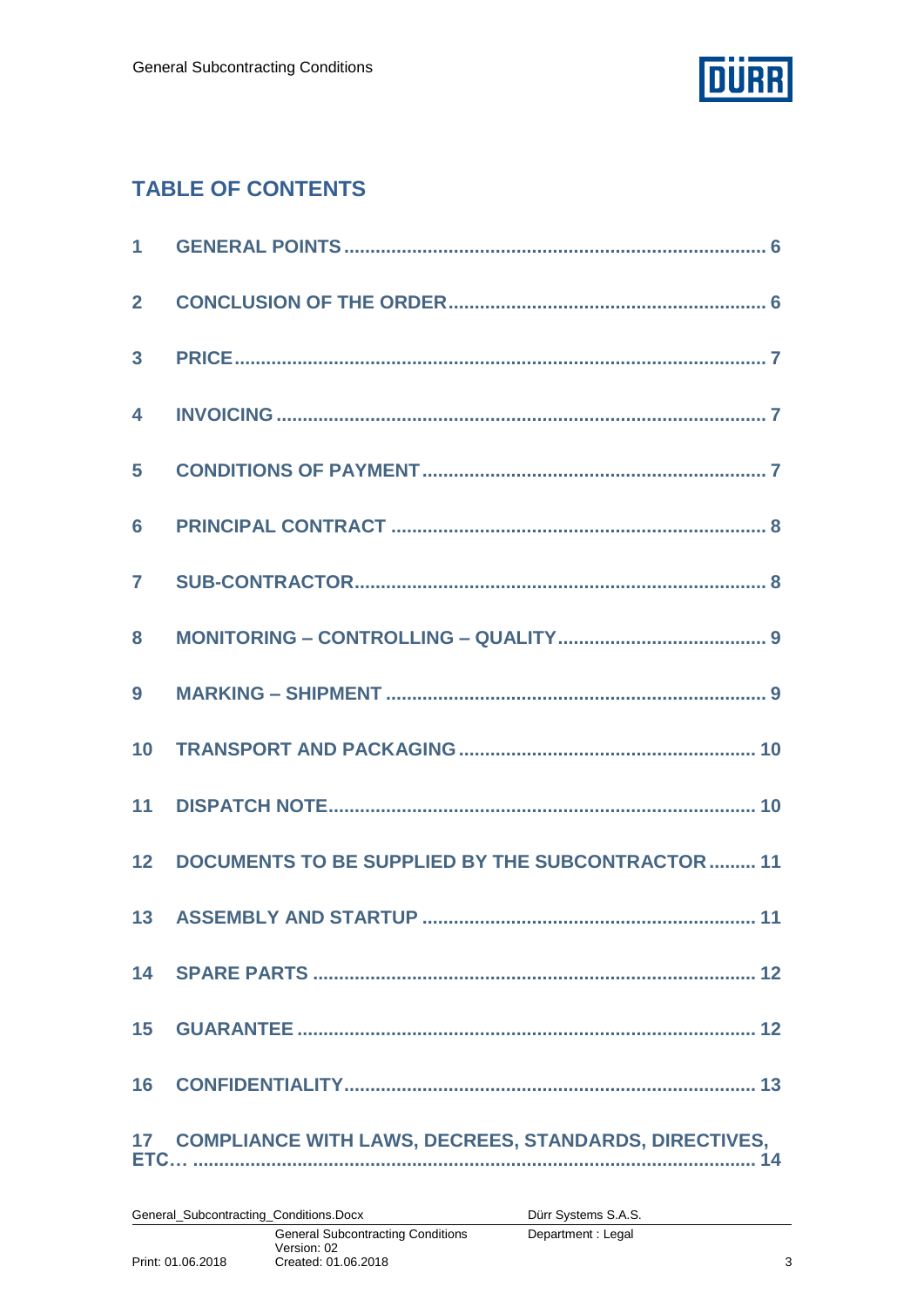

| 28 UNREGISTERED EMPLOYMENT - UNFAIR SOCIAL COMPETITION19 |
|----------------------------------------------------------|
|                                                          |
|                                                          |
|                                                          |
|                                                          |
| 33 CORPORATE RESPONSIBILITY OF THE SUBCONTRACTOR 22      |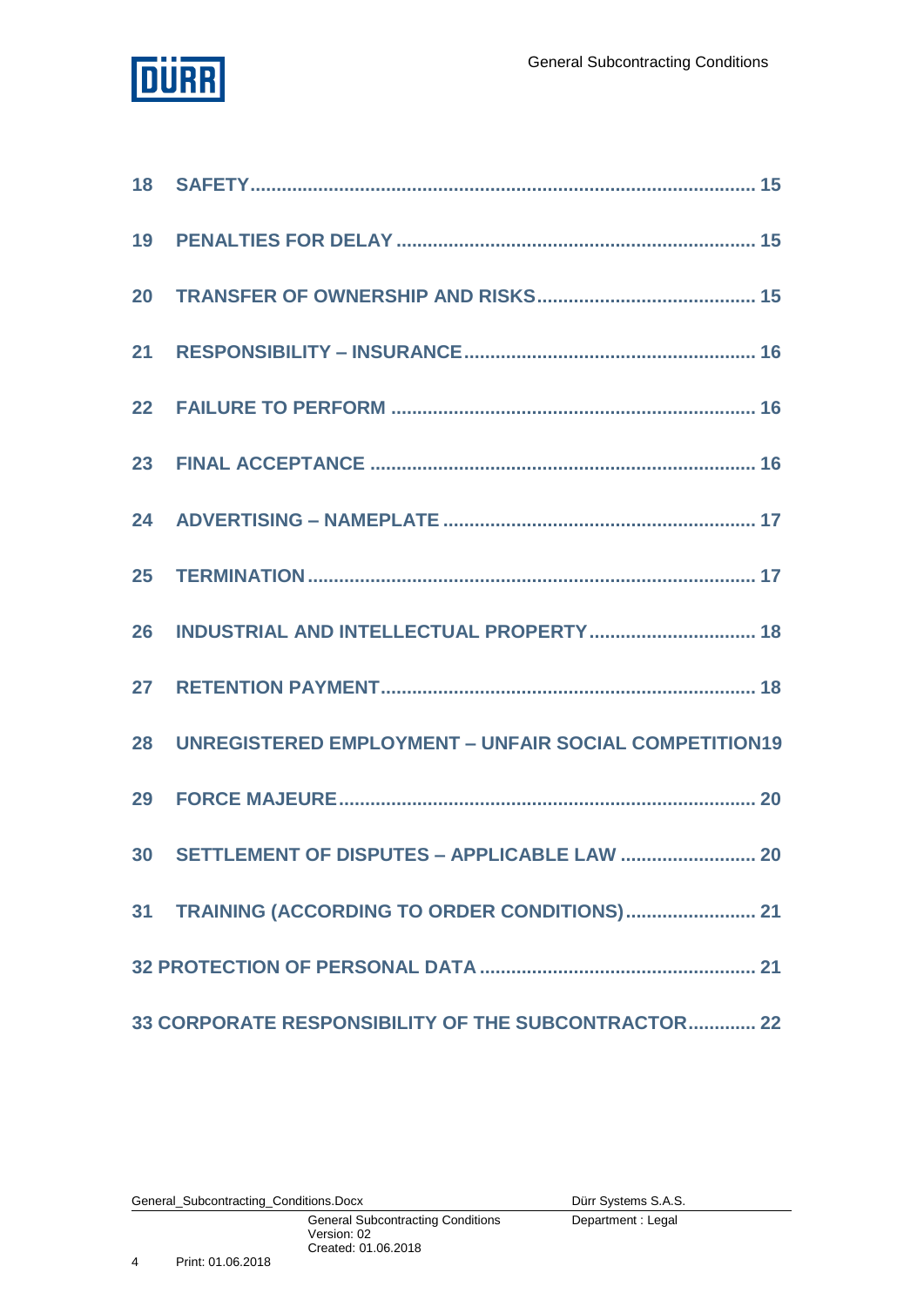

### **TABLE OF APPENDIX**

**Appendix 1 : 900015491\_AEC\_EN\_02 – Suppliers Documents**

**Appendix 2 : 900015492\_AEC\_000\_02 – Technical Documentation** 

**Appendix 3 : Certificate of « Guarantee of absence of silicone »**

**Appendix 4 : Guarantee of restitution of deposit**

**Appendix 5 : Deduction of guarantee**

**Appendix 6 : Record of settlement (to join with the invoices)**

**Appendix 7 : Template of acceptance demand of a subcontractor and approval of payment conditions**

**Appendix 8 : Template list of spares part**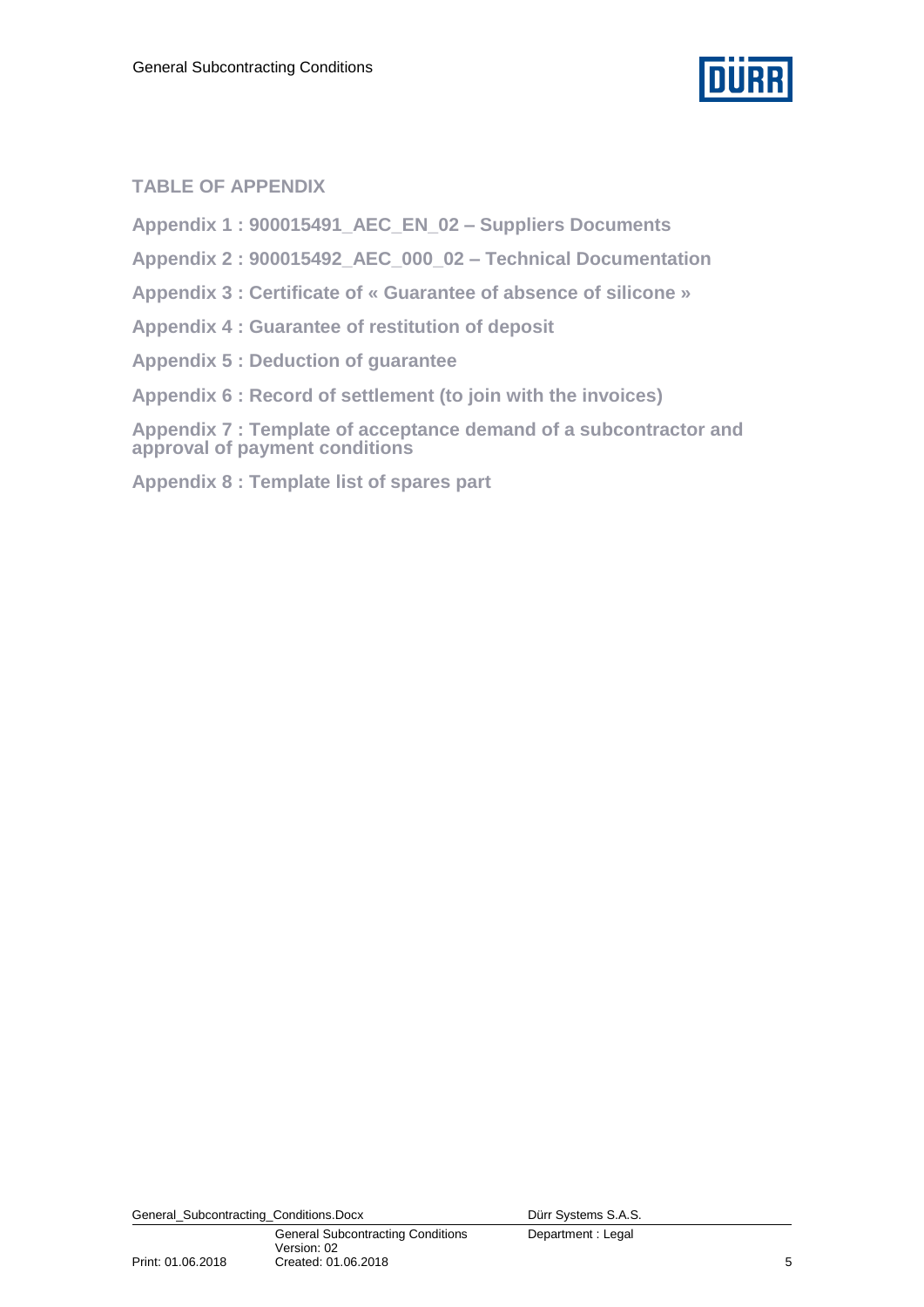

### <span id="page-5-0"></span>**1 GENERAL POINTS**

#### 1.1 Absence of silicone

SILICONE IN ALL ITS FORMS IS ABSOLUTELY FORBIDDEN IN ALL EQUIPMENT USED FOR ANY INSTALLATIONS AND PARTICULARLY SURFACE TREATMENT AND PAINT INSTALLATIONS.

#### *EVEN THE SLIGHTEST TRACES OR VAPOUR THAT ARE IDENTIFIED AFTER MANUFACTURE MUST BE COMPLETELY ELIMINATED.*

#### *THEY ARE ALSO FORBIDDEN IN:*

- *ANY LUBRICANTS,*
- *PACKAGING,*
- *INSULATION,*
- *ALL ANCILLARY SERVICES.*

#### *THE SUBCONTRACTOR MUST COMPLY STRICTLY WITH THIS OBLIGATION.*

The Subcontractor must give Dürr Systems certificate "Guarantee of absence of silicone" (annex3) in his goods supplied, and a list including specifications of any greases and lubricants used.

The Subcontractor's attention is drawn to the fact that the goods he supplies will be tested on site.

If even a trace of silicone is found to be present on any item supplied, all items supplied, at Dürr Systems' choice and without prejudice to any damages that Dürr Systems might claim under clause 15 of the present document, are to be:

- replaced by the subcontractor
- repaired by the subcontractor, or
- modified at the Subcontractor's expense.

1.2 Compliance with laws, decrees, rules,… in force

The subcontractor will seek out and comply with all laws, decrees, regulations, standards and directives in force at the final acceptance of whatever kind, likely to concern the execution of the contract.

### <span id="page-5-1"></span>**2 CONCLUSION OF THE ORDER**

- 2.1 The Subcontractor is required to accept the order from Dürr Systems if it strictly complies with the offer made by the Subcontractor and if it is sent within the option period stated in that offer.
- 2.1 Any modification of the order by the Subcontractor must be agreed by prior written consent of Dürr Systems.
- 2.2 The order is definitively placed when the receipt is returned, without reservations or modifications.
- 2.3 The mere fact of delivering or beginning to invoice or perform the service implies acceptance of the order by the Subcontractor under the present General Conditions.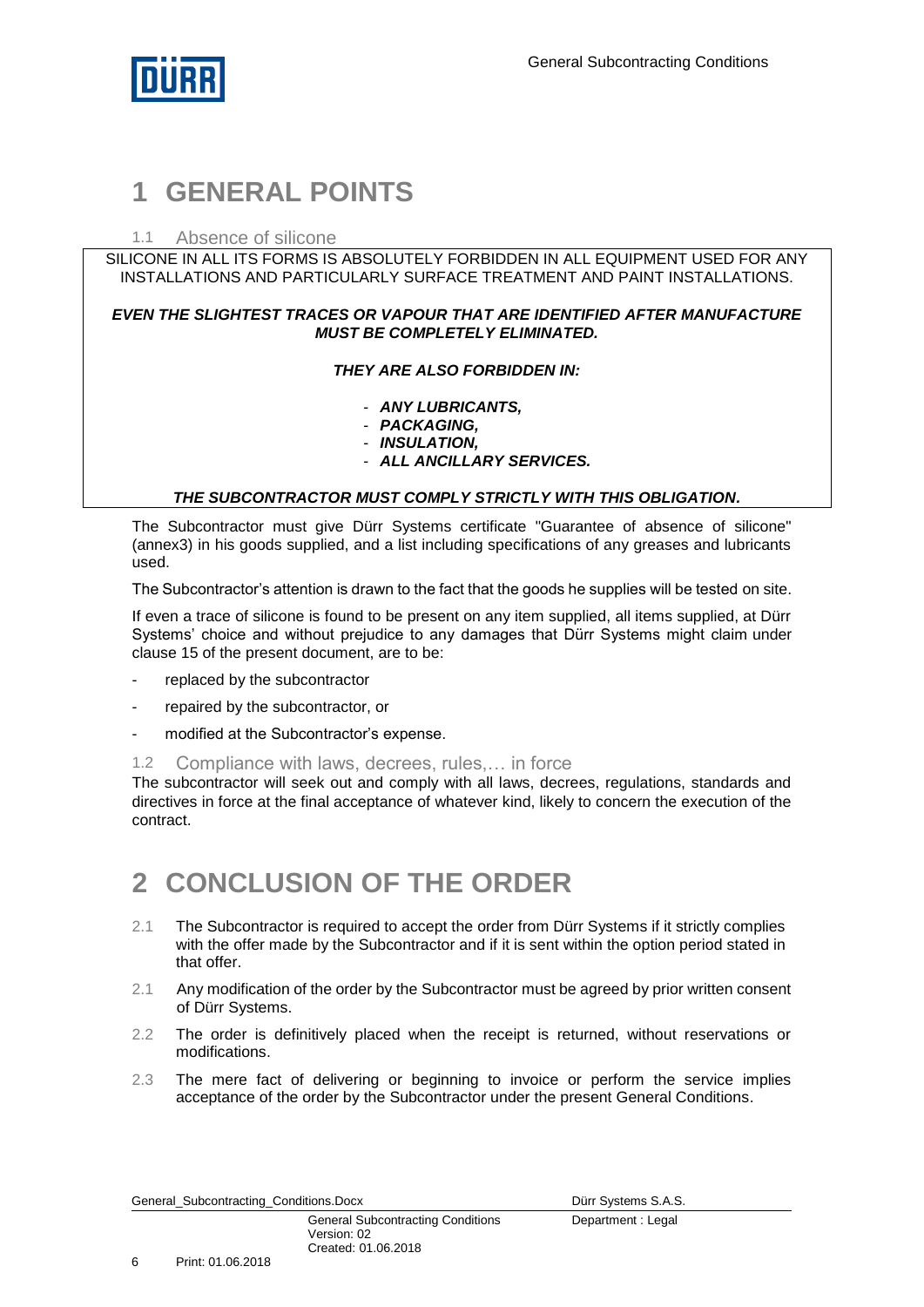

### <span id="page-6-0"></span>**3 PRICE**

Prices are firm, not subject to revision and lump sum, for all the goods and services as described in the order. For export, the invoice must be free of VAT (a declaration will be sent in due course). Furthermore by conventional compensation, Dürr Systems will proceed to a full or partial compensation with each Subcontractor between debts and claims existing between the Subcontractor and Durr Systems including for the debts and claims which are not connected and are related to separate contracts.

# <span id="page-6-1"></span>**4 INVOICING**

4.1 Unless express modification, any invoice should relate to only one of the Dürr Systems' orders, even in the case of grouped shipments. Each request for a down payment must be the subject of a specific invoice from the Subcontractor. The invoices must rigorously correspond to the specified payment terms listed in the order. In case of difference or grouping, the invoice will be send back to the Subcontractor.

Two copies of the invoice must be sent by mail, for each order, marked for the attention of the Dürr Systems' Accounting department and accompanied by the payment sheet duly completed (annex 6). They must bear the references for the order, the shipment or delivery date and the dispatch or delivery note number and date. They must mention the amount excluding tax, the amount of VAT and the net amount to be paid. For a satisfactory transfer, the precise details of your bank, your IBAN number and your SWIFT address must also be mentioned. Any invoices not bearing the above-mentioned indications will be returned to be modified, without the Subcontractor being able to claim any lateness interest for nonpayment.

4.2 The subcontractor may only send to Dürr Systems an invoice or a request for a progress payment when all of the corresponding obligations have been fulfilled. Should this not be the case, Dürr Systems reserves the right to hold back payments. In the event of factoring or assignment of credit, it is the Subcontractor's responsibility to inform the factoring company or the banking institution of this capability of holding back the payments.

### <span id="page-6-2"></span>**5 CONDITIONS OF PAYMENT**

Unless otherwise agreed, payments will be made within 45 days end of the month. The modalities and terms of payment are exposed in the order.

The Subcontractor undertakes to provide:

- a guarantee of restitution of deposit (annex 4) in case of down payment
- a bank guaranty/ retention payment (annex 5) (in accordance with clause 27 of the present conditions) in exchange of the release of the last payment term concerning the final acceptance.

The payments defined in the order are conditional on the performance of the contractual services and the delivery of the documents mentioned in clause 12.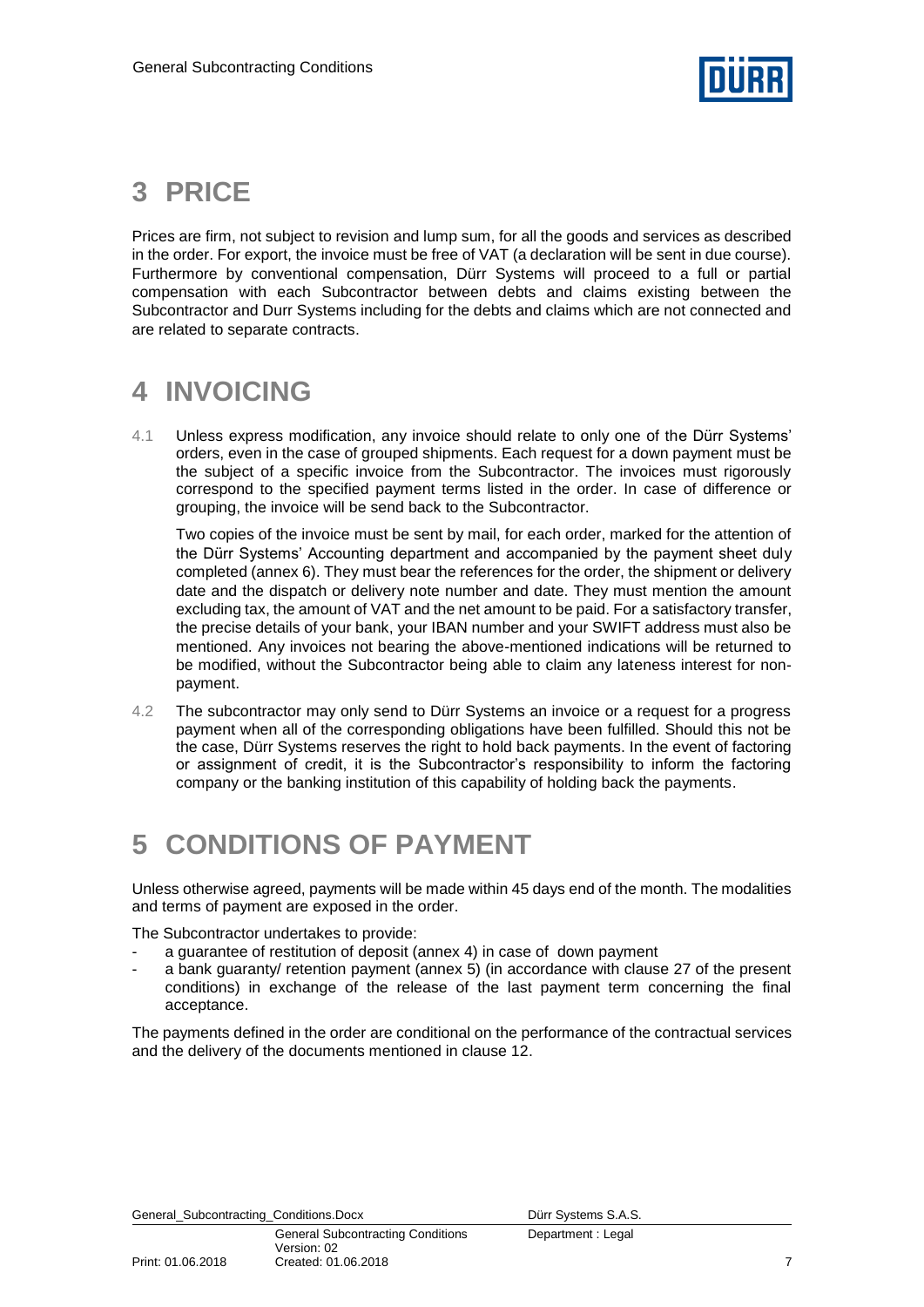

### <span id="page-7-0"></span>**6 PRINCIPAL CONTRACT**

The Subcontractor acknowledges that he is aware of all the provisions of the principal contract, referred to below as the Principal Contract, and its appendixes including the specifications binding Dürr Systems and its client, to the exclusion of any provisions relating to the price and any other financial provisions.

Unless otherwise agreed, the Subcontractor will perform and complete the subcontracted work such that no action or omission on his part will cause or contribute to any breach by Dürr Systems of its obligations under the Principal Contract.

The Subcontractor will assume and meet in accordance with the present conditions all the obligations and responsibilities of Dürr Systems under the Principal Contract and its appendixes, as far as the subcontracted work is concerned.

The Subcontractor hereby recognises that any breach of the subcontracting contract that he may be responsible for may lead to a breach of the Principal Contract and its appendixes, and of other contracts signed by Dürr Systems and may oblige it to pay compensation, penalties or damages. The subcontractor will guarantee and indemnify Dürr Systems without limit against any action, claim or demand for compensation from the client or the owner or a third party, whose basis is related directly or indirectly to the failure or bad workmanship of the subcontractor.

# <span id="page-7-1"></span>**7 SUB-CONTRACTOR**

The Subcontractor may not transfer any part(s) of the services, nor contribute them to the assets of a company without prior written approval from Dürr Systems.

At Dürr Systems' request, the Subcontractor must provide him with the list of his suppliers and subcontractors, specifying the origins and source of the equipment and material supplied**.**

7.1 In accordance with article 3 of law no. 75.1334 of 31 December 1975, a Subcontractor who intends to have recourse to one or more subcontractors in the context of the order, must have each subcontractor accepted by Dürr Systems, and have its agreement to the conditions of payment of each subcontract.

With his demand for permission to subcontract (annex 7), the Subcontractor must give Dürr Systems a declaration of:

- the nature of the services which he proposes to subcontract
- the name, company name and address of the proposed subcontractor
- their professional qualifications
- the conditions of payment proposed for the subcontract and the amount envisaged

A Subcontractor who subcontracts a part of the order remains entirely responsible for it. No subcontractor of the Subcontractor will be paid directly by Dürr Systems. The Subcontractor must provide each of his subcontractors with a jointly and severally liable bank guarantee, according to the provisions of the 1975 Subcontracting Act, for an amount equal to the total sum due to each of them

- 7.2 When the order requires the Subcontractor to find a supplier or subcontractor for certain components or services, the responsibility of the Subcontractor nevertheless remains entire for the total execution of the order.
- 7.3 The Subcontractor is required to inform his suppliers and subcontractors of any provisions of the order that relate to their obligations.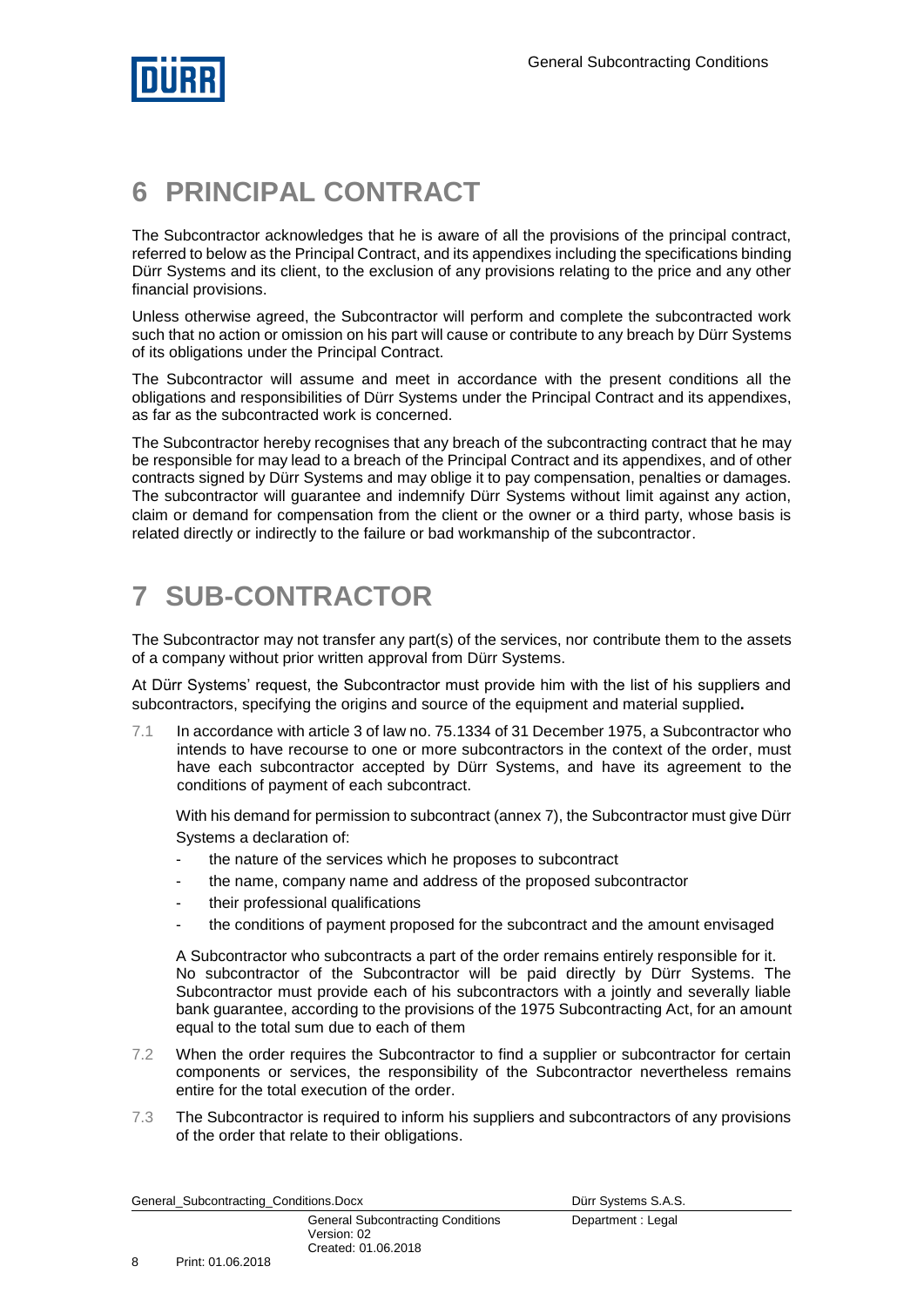

### <span id="page-8-0"></span>**8 MONITORING – CONTROLLING – QUALITY**

8.1 The representatives of Dürr Systems, of the owner/client, or of any organism designated by Dürr Systems, will have free access, during normal opening hours, to the establishments of the Subcontractor and those of his suppliers and subcontractors to follow the progress and monitor the execution of the order.

The Subcontractor will remedy, as quickly as possible, any faults discovered during these inspections.

- 8.2 The purpose of the monitoring of progress and performance carried out in the course of manufacture is to inform Dürr Systems. The monitoring does not commit Dürr Systems in any way, nor relieve the Subcontractor of his responsibility.
- 8.3 The Subcontractor is required to inform Dürr Systems of any modification that he intends to make to the composition of the equipment or its technical conditions of execution. Such modifications may only be introduced with the prior written agreement of Dürr Systems.
- 8.4 The merchandise, services and equipment referred to in the order must comply with the laws, regulations and standards in force on the day of the handover, known at the time of the final acceptance defined in article 23, and comply with the specifications of the order. The Subcontractor undertakes to inform Dürr Systems regularly of changes in his technology, and in particular during the execution of the present order.

### <span id="page-8-1"></span>**9 MARKING – SHIPMENT**

The equipment is marked by the Subcontractor according to instructions that he will be sent as soon as they are known, and at least 2 weeks before the scheduled delivery date:

- on the packaging;
- on each piece of equipment with visual reference coherent with the manufacturing nomenclature.

The parcels must bear a dispatch note indicating Dürr Systems' order reference and the precise reference and designation of the delivered articles.

Each note must only cover a single order, even in the case of grouped shipments.

When dispatching heavy or bulky equipment, the Subcontractor is required to ensure from Dürr Systems that the site is capable of receiving the equipment.

The Subcontractor is responsible for the handling, storage and transport operations. Prior to delivery, the Subcontractor must check the conformity of the supplies with the contractual stipulations and to carry out the regulation checks and inspections.

The packing and labelling must provide effective protection, for handling purposes as well as preservation up to the final destination, and comply in particular with the prevailing laws, regulations and standards.

Any damage caused by defective or unsuitable packing will be payable exclusive by the **Subcontractor** 

If the equipment is sold "ex works" and if transport is handled by the Subcontractor on behalf of Dürr Systems, except opposite request of DÜRR SYSTEMS after the order, the transport must necessarily be routed to the point of destination at the most advantageous cost, even if to achieve this result the dispatch must be made carriage paid by the Subcontractor. If this rule is not observed, the Subcontractor will bear the surplus expenses thus incurred.

|  | General_Subcontracting_Conditions.Docx |
|--|----------------------------------------|
|  |                                        |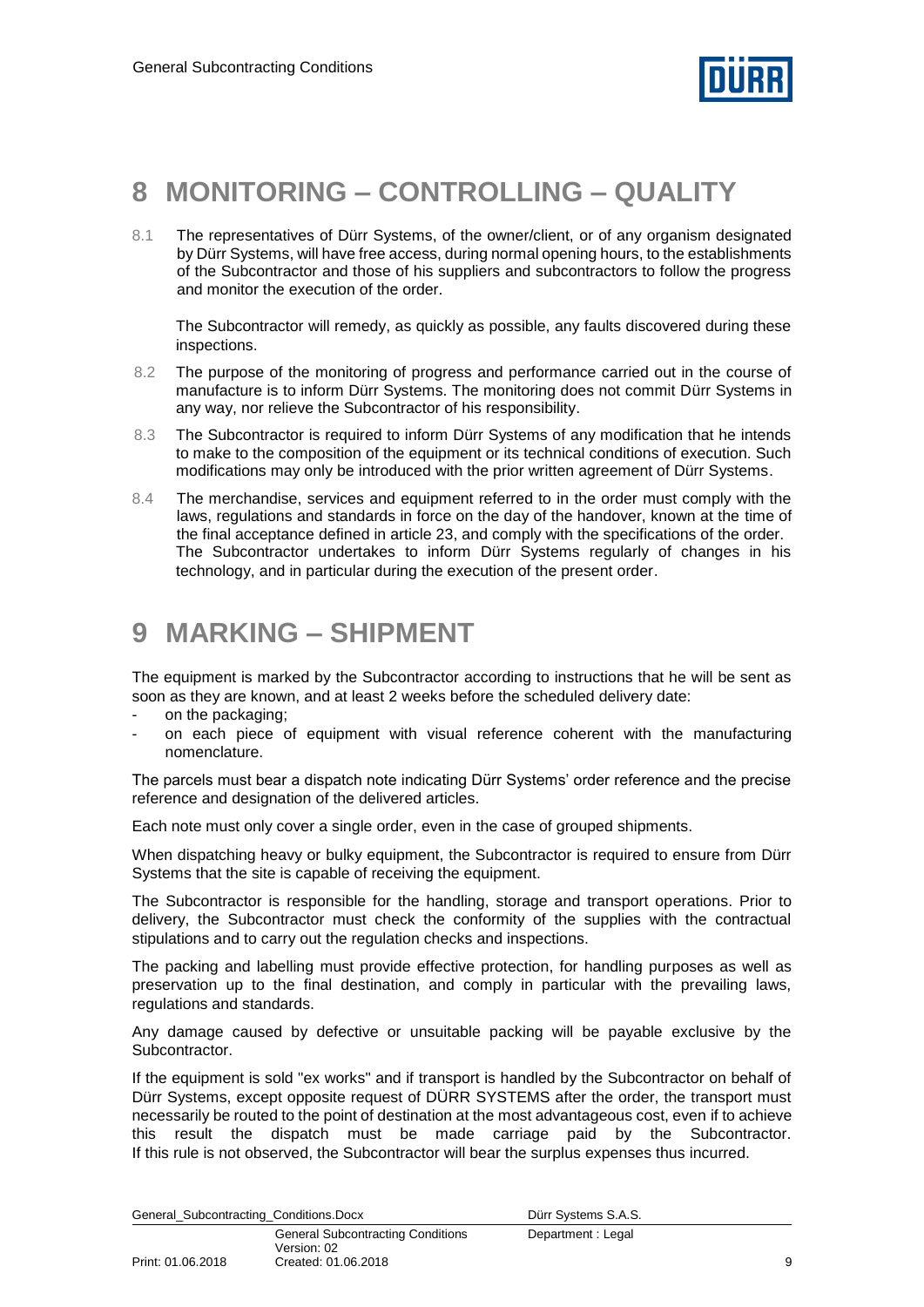

The reference Incoterms is specified on the order (Incoterms 2010 codified by the International Chamber of Commerce).

### <span id="page-9-0"></span>**10 TRANSPORT AND PACKAGING**

The price, date and delivery address are indicated on the order. However, the address and date of delivery may be notified later by Dürr Systems.

In no circumstances must the equipment be dispatched in advance without the prior written agreement of Dürr Systems. No delivery may be made on site without prior confirmation by Dürr Systems of the effective date. Furthermore, the equipment or the packaging shall be suitable to be unloaded and transported by usual site machinery (3 tonnes maximum), and the lorries designed for easy sideways unloading (unless there are instructions or agreements to the contrary).

The Subcontractor undertakes to inform immediately Dürr Systems by fax or e-mail of any delay.

Materials and parts that need special care in storage and handling (lifting, conditions of temperature or humidity) must be identified in an appropriate way.

The Subcontractor is responsible for the handling, storage and transport operations according to Incoterm kept in the order.

Before delivery, the Subcontractor must check that the goods comply with the contractual stipulations.

The packaging and labelling must give effective protection during handling and storage up to the finale destination, and also comply with the laws, regulations and standards in force.

The Subcontractor may be responsible if during transport and storage, the ordored equipment is deteiorated because of inappropriate or inadequate packaging, protection or securing, given the nature of the merchandise, the mode of transport and the storage conditions; it is understood that if particular conditions are necessary, the Subcontractor must say so.

### <span id="page-9-1"></span>**11 DISPATCH NOTE**

All dispatches must be covered by a note in 2 copies which contains:

- the Dürr Systems order number;
- the date of dispatch;
- a detailed description of the equipment.

One copy will travel with the equipment, visibly displayed on the outside of the package, carefully protected,

One copy will be send by e-mail or by mail to the Dürr Systems Purchasing Department.

N.B.: No price must appear on these notes.

No payment can be made without presentation of the dispatch note or the payment slip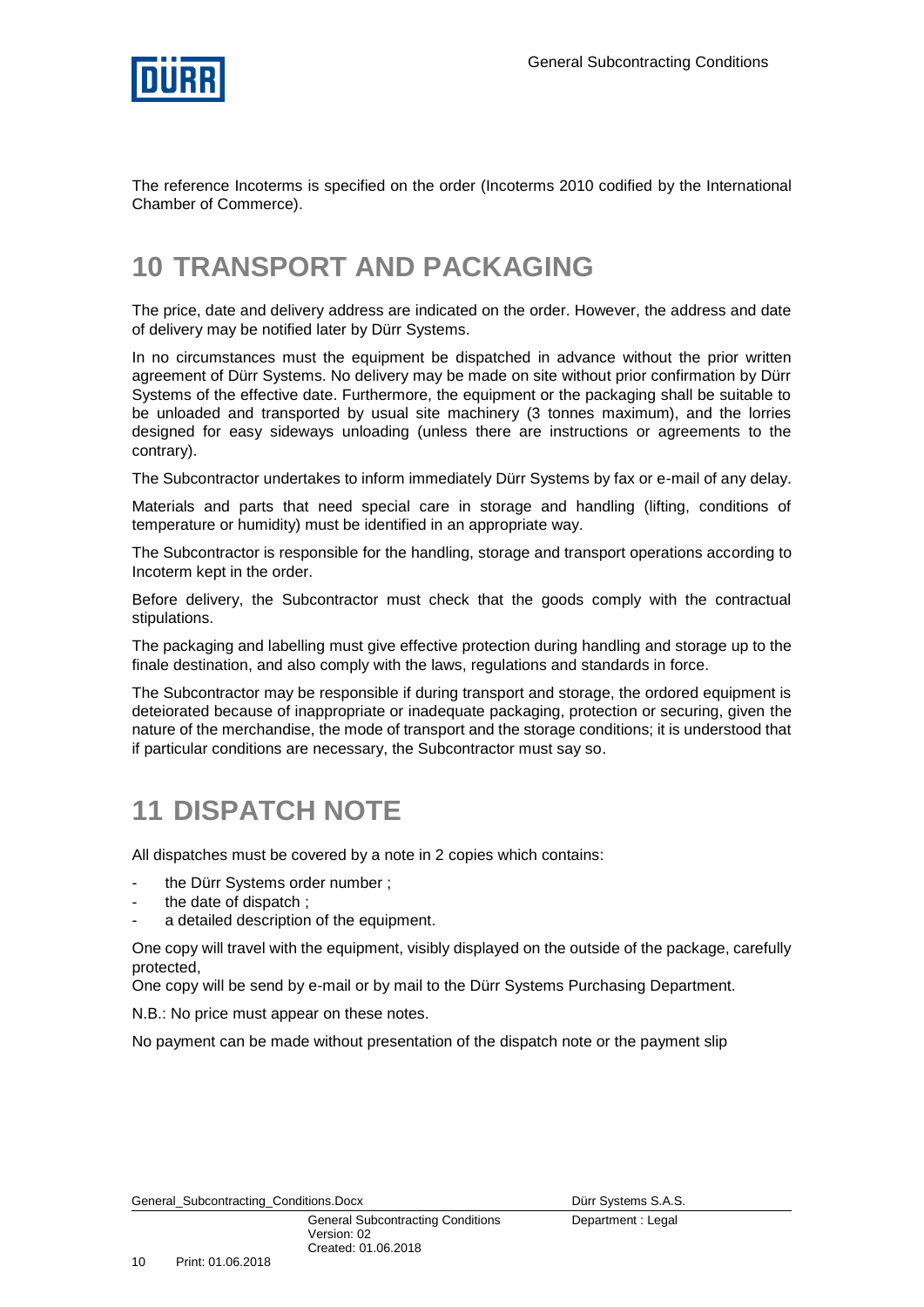

### <span id="page-10-0"></span>**12 DOCUMENTS TO BE SUPPLIED BY THE SUBCONTRACTOR**

They are specific to the equipment and/or service provided. In addition to the obligations incumbent on him in the clauses of the present general conditions or any other contractual document, the Subcontractor is required to meet all the following obligations:

12.1 Documents with respect to European Community law

The Subcontractor must provide the CE declarations and /or certificates of compliance when a European regulation or directive is applicable, particularly the Machinery Directive 2006/42/CE. The Subcontractor must provide the instruction manual as mentioned in the applicable European directives or regulations.

12.2 Documents to be provided under the laws of the countries where the installation is

The Subcontractor must provide all the documents necessary according to the law of the country of the installation.

12.3 Calibration documents

In case of supply of measuring instruments (manometer, thermometer, flow meter, recorders etc.), the Subcontractor must provide the calibration document together with its tracking calendar.

12.4 Research documents, documents of trials and operation, installation documents

The Subcontractor must provide the documents listed in appendix  $1 -$  Subcontractors documents.

The documents are certified and sent by the Subcontractor for the attention of the person named by Dürr Systems, with a covering note listing all the documents with their numbers. They must be examined and approved by Dürr Systems. The examining of these documents and the "Dürr Systems" approval do not in any circumstances relieve the Subcontractor of its responsibilities, even partially.

In general, the Subcontractor undertakes to transmit to Dürr Systems all the necessary technical documents (plans, operating manuals, designs and user's notes). All the documents are to be written in French language unless otherwise agreed.

### <span id="page-10-1"></span>**13 ASSEMBLY AND STARTUP**

- 13.1 The Subcontractor must comply with the terms of the order placed by Dürr Systems regarding his services on site and specific documents (site / trials) transmitted by Dürr Systems during the contract.
- **13.1.1 Assembly by Dürr Systems**

If the assembly is done by Dürr Systems, except as otherwise agreed, the equipment formed from an assembly of several parts must be delivered completely assembled by the Subcontractor, so that the work of Dürr Systems staff is limited to put this assembly on place.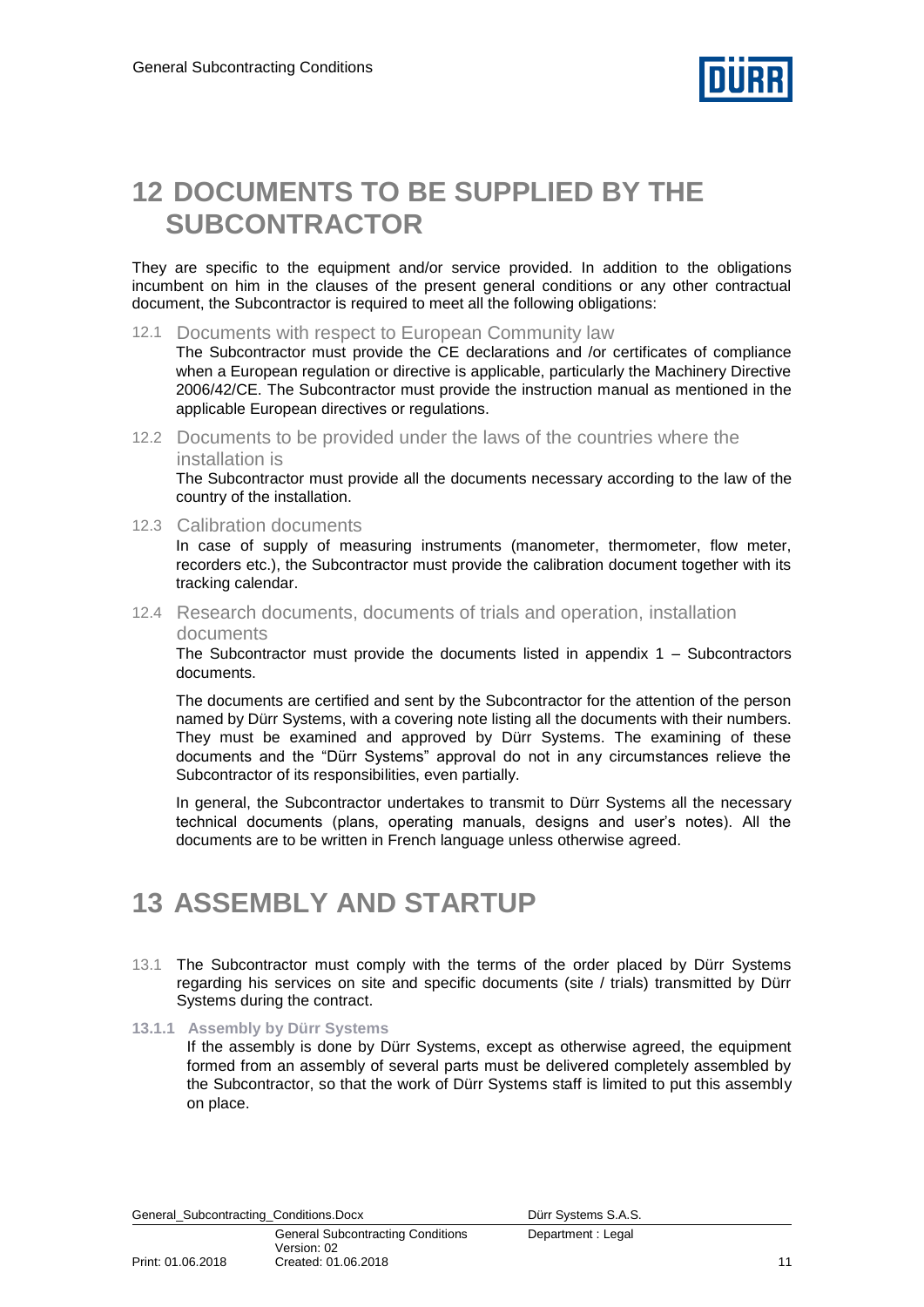

#### **13.1.2 Assembly by the Subcontractor**

The Subcontractor must provide to Dürr Systems with acknowledgement of order receipt the detailed operating instructions regarding the work execution (people and material) and the risk analysis. He is responsible of the way and the execution method of the work to guarantee in particular the integrity and the perfect functioning of the material and the contractual dates.

If the assembly is done by the Subcontractor, he must comply with the specific obligations of Dürr Systems mentioned in the Specifications or transmitted directly on site by the personnel of Dürr Systems as well as the planning defined in the order specifications.

#### 13.2 START-UP

#### **13.2.1 Start-up by Dürr Systems**

The instructions concerning the trial documents are provided by the Subcontractor in accordance with the needs specified in the order.

If there is any degradation of the material and if it has been shown that it is a lack of instruction by the start–up and/or the necessary information can be found in the not provided documents, the Subcontractor will be considered as responsible.

#### **13.2.2 Start-up by the Subcontractor**

If the Subcontractor starts up the equipment, he must comply with the needs specified in the order specification.

Note:

The person responsible for start-up route is available 100% of his working time. The precise date of his intervention is defined in accordance with the Dürr Systems site manager. He must be provided with all the equipment, tools and documents necessary for his task

### <span id="page-11-0"></span>**14 SPARE PARTS**

14.1 The Subcontractor commits to supply Dürr Systems with spare parts during at least 10 years.

Spare parts shall be absolutely interchangeable with original parts. The list of spare parts shall be imperatively established from the template given by Dürr Systems (appendix 8).

Dürr Systems shall be supplied with detailed plans of specific parts so that they can manufacture them in case of subcontractor's incapacity to supply the specific parts.

- 14.2 During the contractual guarantee period, spare parts shall be in stock on site or at the subcontractor's and shall be immediately available.
- 14.3 Regarding additional spare parts (i.e. wear-and-tear and consumption parts, including catalogue parts), the Subcontractor commits to send a price list of these spare parts.

### <span id="page-11-1"></span>**15 GUARANTEE**

15.1 The Subcontractor is liable to Dürr Systems and if necessary to third party of any nonfulfilment or bad execution of the contract related to non-apparent defect of standard or any hidden defect (according to the article 1641 of the French Civil Code). With the hidden defect, the defect is comparable which, although materially visible, was hidden as for the potential width of its detrimental consequences.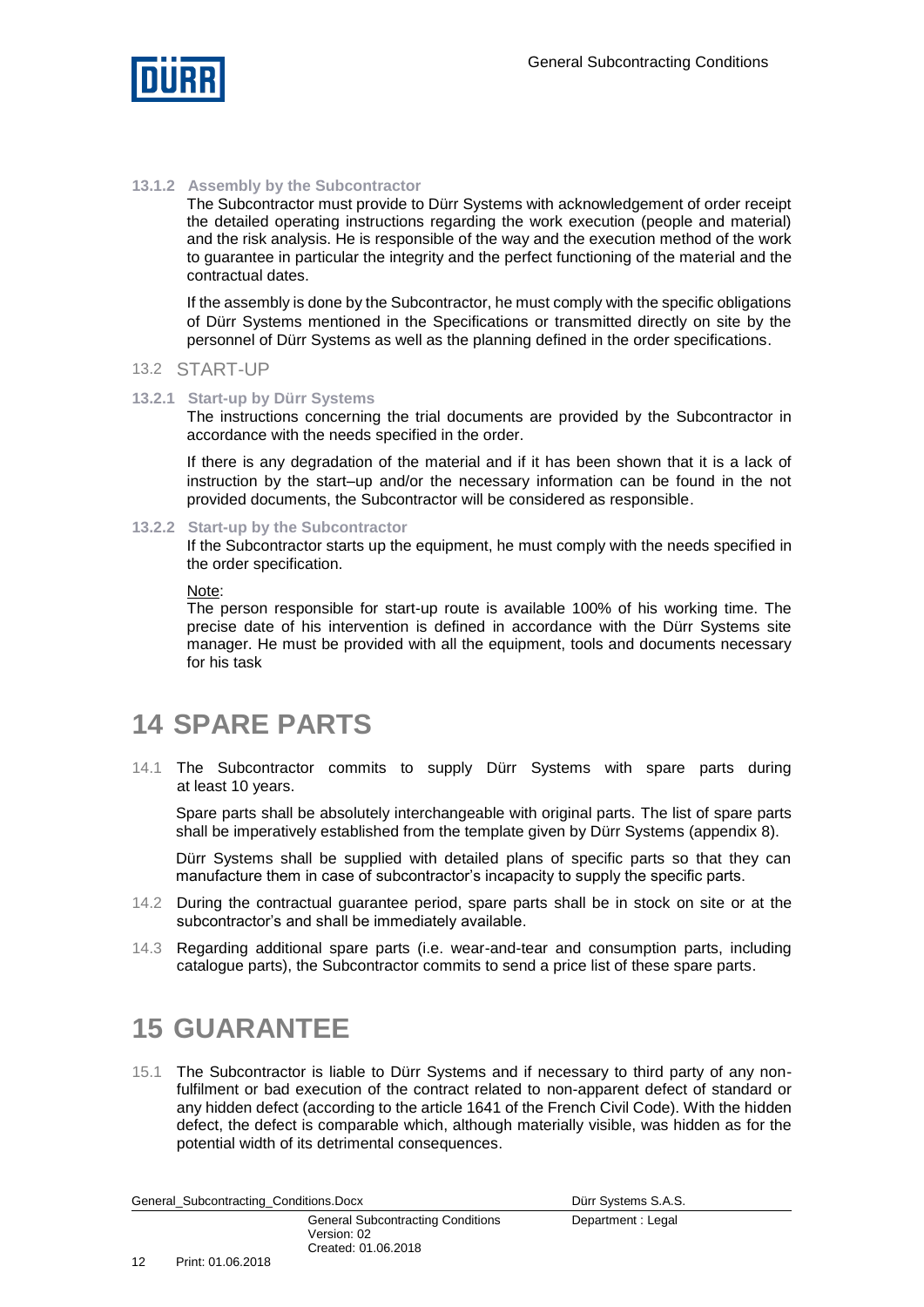

- 15.2 The Subcontractor guarantees in particular that the delivered equipment:
	- does not contain silicone (see here above article 1);
	- is in compliance with the order and the technical specifications, and has the technical characteristics in terms of performance and quality in the defined environment;
	- is in perfect state of running;
	- is in compliance with its final use:
	- has been manufactured professionally:
	- is in compliance with Customer's standards, laws, decrees, regulations, directives in force at the acceptance date as defined in article 23.
- 15.3 The equipment (out of wear-and-tear and consumption parts) is guaranteed during 24 months as from the Acceptance defined at article 23 (except contrary indication mentioned in the order).

According to this guarantee it will be possible for Dürr Systems to ask (without prejudice of damages) the Subcontractor for:

- replacement ;
- repairing;
- modification ;

of faulty equipment at Subcontractor's expenses.

If the Subcontractor does not execute the works asked by Dürr Systems and/or according to the schedule given by Dürr Systems, the latter will ask a third party (chosen by Dürr Systems) for the execution at the expenses and risks of the Subcontractor, in addition to the damages that Dürr Systems will be in right to ask for. Dürr Systems reserve the right to terminate the contract as specified in article 25 hereafter.

The Subcontractor will pay the spare parts as well as the expenses relative to manpower and transport concerning the execution of the guarantee obligation.

If the defect is due to a repetitive error of manufacturing, the Subcontractor shall replace, modify or repair (at Dürr Systems' request) all parts or elements identical to other equipments, even if they did not cause any incident.

The Subcontractor shall intervene within the delay given by Dürr Systems.

The supply or part of the supply repaired or replaced will be guaranteed in same conditions and will cover a new guarantee period of 24 months.

15.4 Any break in commissioning works (work break of Dürr Systems staff or anything else) caused by a lack of control on site during dispatch is stated and immediately reported in writing to the Subcontractor. All possible expenses shall be paid by the Subcontractor.

### <span id="page-12-0"></span>**16 CONFIDENTIALITY**

The Subcontractor undertakes not to divulge to third parties any information in whatever form or whatever kind (plans, documents, etc.) transmitted by Dürr Systems, referred to below as "Information", without the express permission of Dürr Systems.

The Subcontractor undertakes only to divulge the Information to his own members of staff and/or his own Subcontractors directly involved in the present contract and guarantees that this obligation of confidentiality will be respected by his staff and/or his own subcontractors.

The Subcontractor undertakes not to copy or reproduce partially or totally any Information provided by Dürr Systems, without their express permission, with the exception of those copies reasonably required for the execution of the present contract.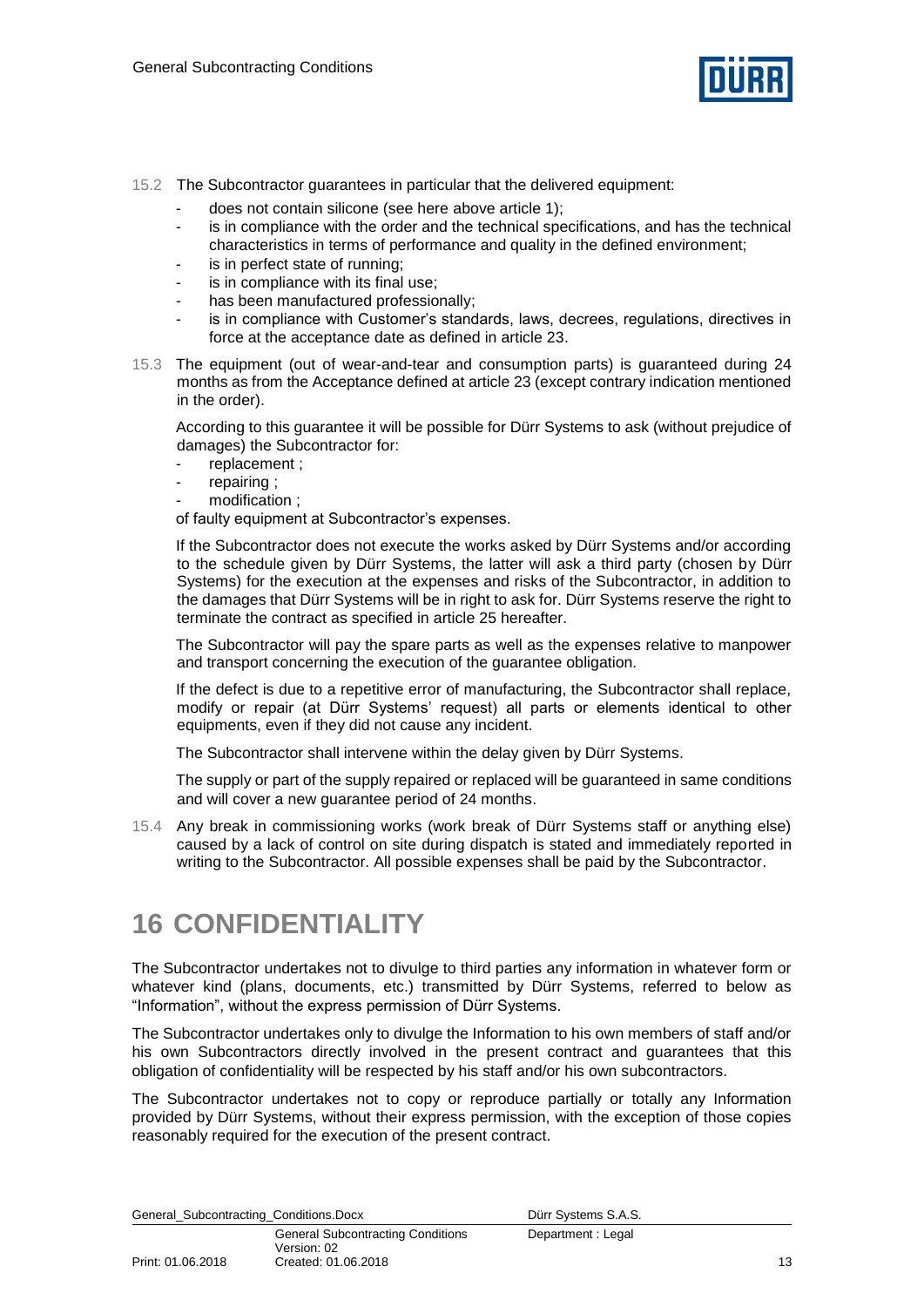

The Subcontractor also undertakes not to use the Information for any other project than the one covered by the present contract, and to protect the Information and keep it confidential.

All Information transmitted by Dürr Systems remains the property of Dürr Systems.

The present confidentiality clause comes into effect on the date the order is placed and will remain in force for 10 years.

# <span id="page-13-0"></span>**17 COMPLIANCE WITH LAWS, DECREES, STANDARDS, DIRECTIVES, ETC…**

- 17.1 The Subcontractor guarantees that the equipment and the service comply with the standards of the project owner, and with the laws, decrees, regulations and directives in force on the date of definitive acceptance defined under article 23 hereafter and regarding the execution of the contract.
- 17.2 The Subcontractor guarantees in particular that the delivered equipment is in compliance with (without limitation):
	- the Directive on machines 2006/42/CE of the European Parliament and European Counsel of 17 may 2006 on machinery, and the decree n°2008-1156 of 7 November 2008 concerning work equipments and safety devices equipment;
	- the Directive 2004/108/CE related to electromagnetic compatibility;
	- the Directive 2006/95/CE related to electrical equipment designed for use within certain voltage limits;
	- the Regulation (EU) No 305/2011 relating to the construction products;
	- the Directive 94/9/CE, amended by the regulation (CE) 1882/2003 related to equipment and protective systems intended for use in potentially explosive atmospheres, if the material is implanted in the zone ATEX, as defined by the operator according to the directive 1999/92/CE;
	- the Directive 2009/142/CE relating to the gas appliance;
	- the Directive 97/23/CE, amended by the regulation (CE) 1882/2003, relating to pressure equipment;
	- the Directive 2009/105/CE relating to the simple pressure vessels;
	- all harmonized European norm published in JOUE (Journal Officiel de l'Union Européenne - Official Journal of the European Council), giving presumption of conformity with essential health and safety requirements of the European regulations and directives applying to its equipment, as
		- o (NF) EN ISO 12100 safety of machinery General principles for design -- Risk assessment and risk reduction (under the directive 2006/42/CE);
		- o (NF) EN 60204-1: safety of machinery electrical equipment of machines Party 1 : general regulations (under the directive 2006/95/CE);
		- o (NF) EN 1090-2+A1 execution of steel and aluminum structures Party 2 : Technical requirements for the steel structures (under the regulation (UE) 305/2011);
		- o NF C15-100 electrical low voltage installations (applicable binding standard in France).

The Subcontractor, as professional, must determine if his material is concerned and must ensure the consequences for the possible compliance.

This means that the Subcontractor must transmit to DÜRR SYSTEMS one and/ or another of the following declarations depending on the provided equipment:

- declaration of compliance and corresponding CE marking;
- declaration of incorporation (machine directive);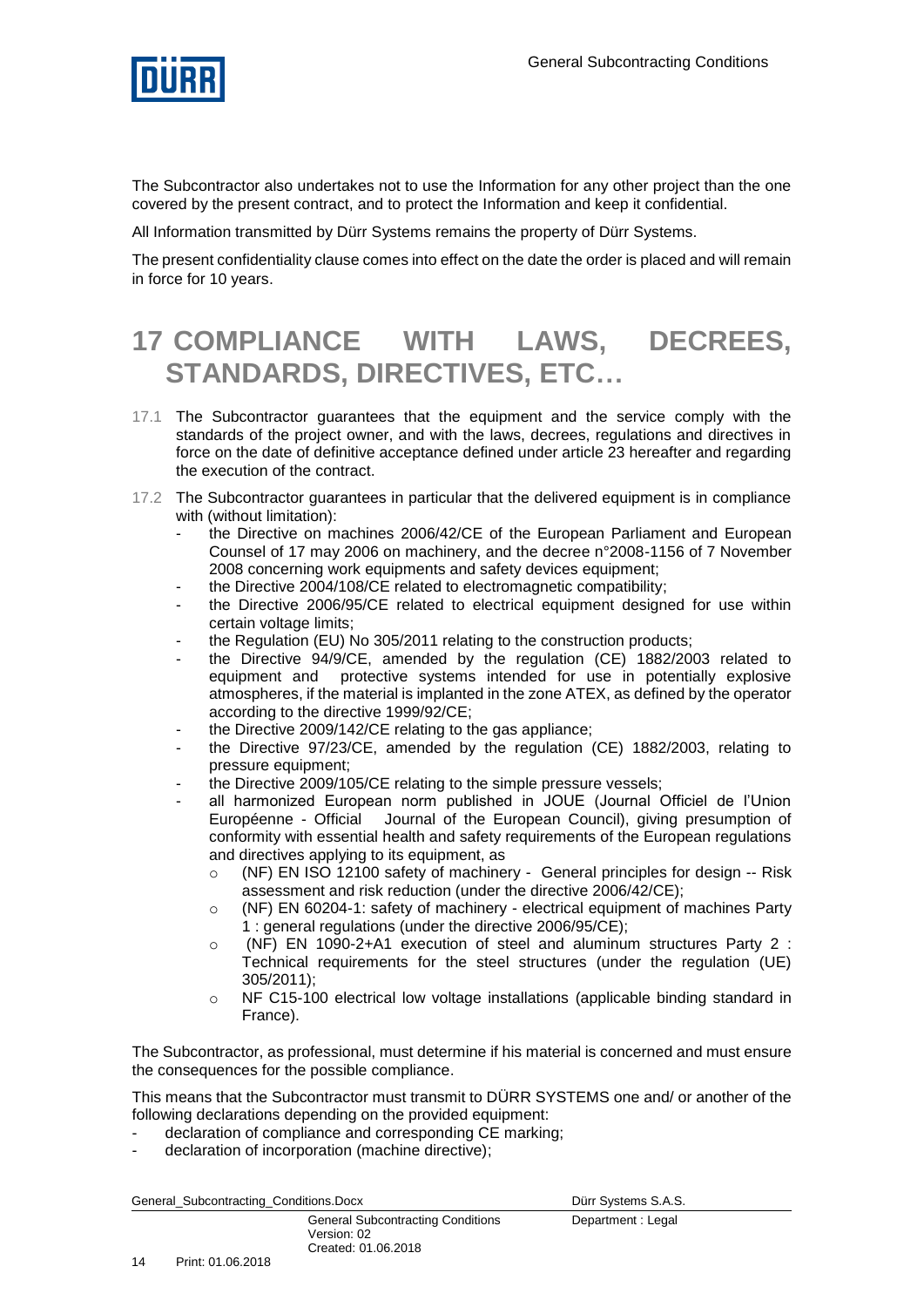

- EC certificate of examination issued by a notified body.

In his instruction manuals the Subcontractor must supply the details required concerning the safety aspect of the equipment (article R 4313.19 and the following of the French Labour Code).

<span id="page-14-0"></span>The final payment after Acceptance depends on these documents being transmitted.

# **18 SAFETY**

The Subcontractor must employ qualified and trained personnel for the order execution.

The personnel of the Subcontractor must respect all applicable safety rules on site where he is operating including the rules for individual protection.

In this regard Dürr Systems could require the immediate replacement or prohibit all access for all Subcontractor's employee who is not respecting the laws, regulations, internal rules or all safety instructions given for the operating site.

The Subcontractor provides in all case to their employees and subcontractors before and during the execution order, all relevant site and risk information.

The subcontractor undertakes furthermore:

- To immediately inform Dürr Systems (by the site manager) of all accidents, physical injury, accidental contamination, pollution...occurring on the operation site;
- To take all measures and appropriate actions to limit the consequences resulting or likely to arise.

### <span id="page-14-1"></span>**19 PENALTIES FOR DELAY**

The penalties for delay mentioned in the order apply as of right and without further notice to perform.

Penalties have not a form of damages. Dürr Systems is fully entitled to take any necessary action against the Subcontractor to obtain reparation for damage suffered because of the Subcontractor's shortcomings, regardless of the payment of penalties. The amount of the penalties is deducted from the sums owed by Dürr Systems to the Subcontractor.

### <span id="page-14-2"></span>**20 TRANSFER OF OWNERSHIP AND RISKS**

20.1 The transfer of ownership takes place progressively according to progress of the equipment or the services

Ownership of the equipment covered by the present order may not under any circumstances be retained by the Subcontractor. Any such clause appearing on the acknowledgement of receipt of this order or on any other document brought to the attention of Dürr Systems after the present order will be deemed non-existent.

20.2 The transfer of risk takes place on final acceptance as defined in article 23 hereafter.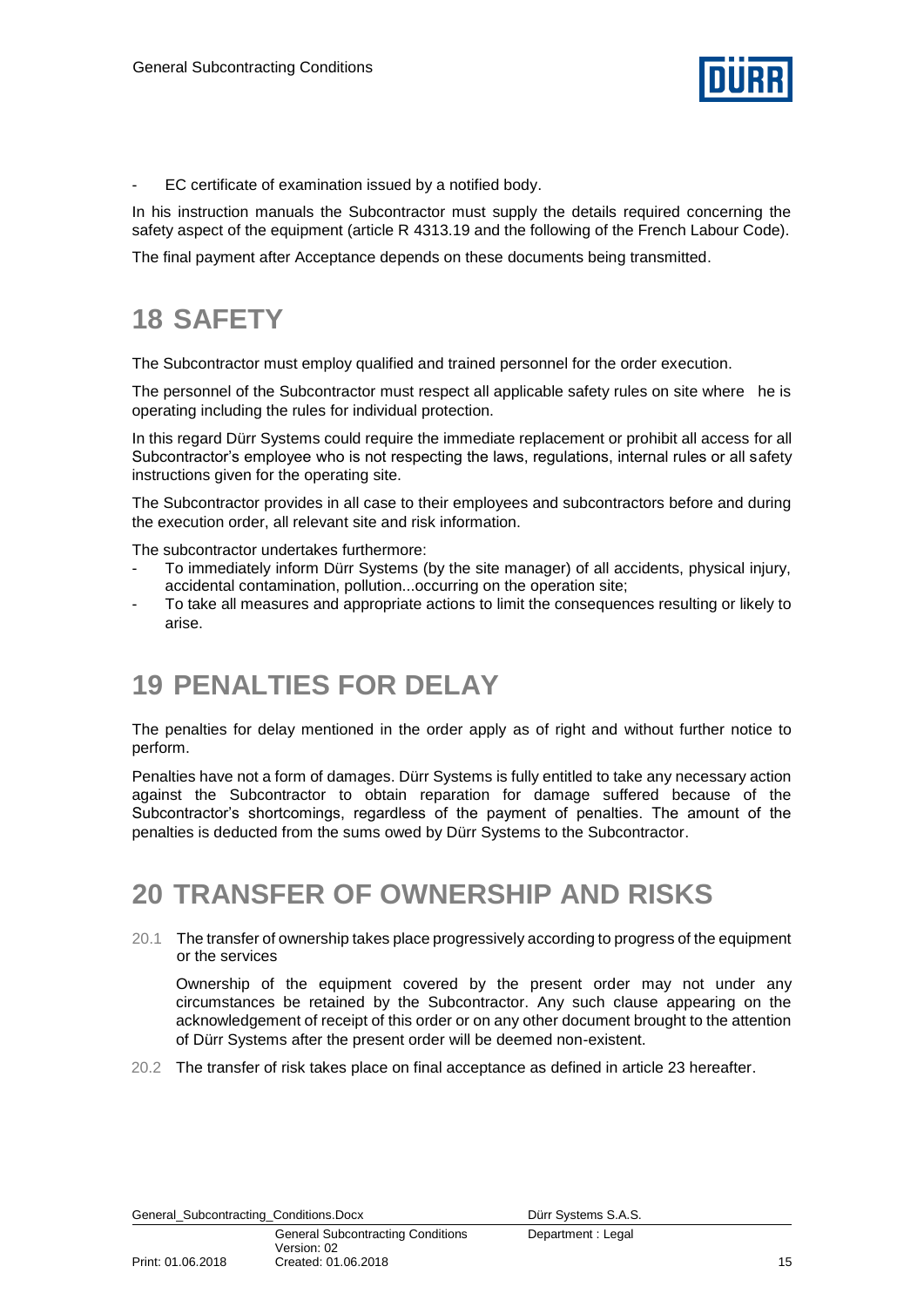

### <span id="page-15-0"></span>**21 RESPONSIBILITY – INSURANCE**

- 21.1 The Subcontractor is subject to an obligation of result. In any event, and whatever the nature of the obligation concerned, the Subcontractor will not base any demand for exemption from his responsibility on the alleged professional character of Dürr Systems.
- 21.2 The Subcontractor is liable to Dürr Systems and to third parties for any damages related to failure or inadequacy in the execution of his contractual obligations, including faults of design, of compliance, of performance or hidden defect. The Subcontractor will be answerable for any direct or indirect loss, harm, material damage, consequential damage or injury, resulting from his responsibility.
- 21.3 The Subcontractor must take out a policy with an insurance company known to have topclass solvency rating, covering the financial consequences arising from claims against his responsibility as defined above.

He must provide to Dürr Systems at the first demand the insurance certificates emitted by the respective insurance attesting the insurance coverage for the present and the payment of the corresponding bonus.

All insurance coverages underwritten by the Subcontractor do not release him of his contractual and legal responsibilities. The guaranteed amount cannot be considered or interpreted as representing limitation of responsibility.

### <span id="page-15-1"></span>**22 FAILURE TO PERFORM**

If the Subcontractor fails to perform the order, or if the contractual guarantee is invoked, i.e. if he has not performed all or part of his obligations in the agreed contractual conditions, it is expressly agreed that, if action is not taken within seven (7) days, (shortened to 24 hours for a disabling breakdown) from the date of sending a recorded delivery letter confirmed by fax, Dürr Systems may itself continue to provide the Services covered by the order and/or entrust them to another company of his choice at the Subcontractor's expense, and risks, in addition to any damages that Dürr Systems may claim.

If this happens, the Subcontractor must do everything possible to facilitate the continuation of the work outstanding by Dürr Systems and/or the third party in the best conditions. He will particularly submit the plans, studies and all the documents already prepared and necessary to the execution of the order.

In addition, the Subcontractor will be required to bear all the direct and indirect consequences of his failure.

# <span id="page-15-2"></span>**23 FINAL ACCEPTANCE**

Dürr Systems will accept final acceptance when:

- the Subcontractor has satisfied the trials and handover procedures without reservations as defined in the order, and
- the Client has sent Dürr Systems a final acceptance report without reservations.

If the final acceptance cannot take place within the contractual time limit, Dürr Systems may as of right apply the penalties provided for in this document and/or correct the anomalies or have them corrected by the Subcontractor or any third party of his choice, until the required results are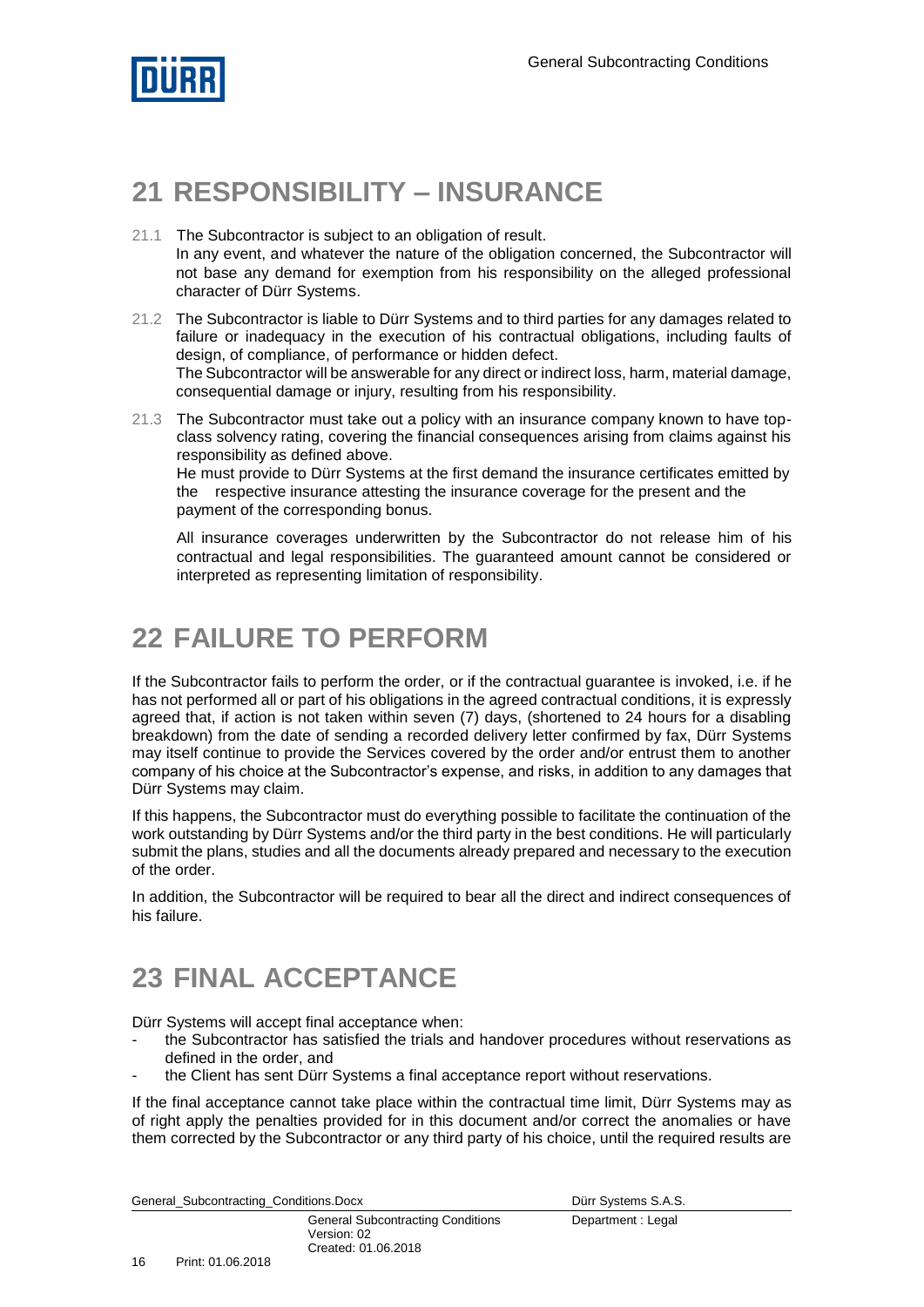

obtained; the Subcontractor will bear the cost of the corrections, directs or indirect expenses and all other damages.

If the result of the trials and/or the handover procedures does not meet the contractual stipulations, the Subcontractor must take all steps to remedy this and recommence the trials until the required results are obtained. All the direct or indirect costs relating to these new operations are the Subcontractor's responsibility

### <span id="page-16-0"></span>**24 ADVERTISING – NAMEPLATE**

#### **The order may not be publicised directly or indirectly by the Subcontractor without the prior written agreement of Dürr Systems.**

<span id="page-16-1"></span>The Subcontractor is required to place on his equipment a plate mentioning Dürr Systems.

### **25 TERMINATION**

- 25.1 The present Contract may be terminated by Dürr Systems as of right and without any other judicial formality if the Subcontractor fails to meet any of his contractual obligations. The termination will take effect in eight (8) days from the date of sending a recorded delivery letter to the Subcontractor without prejudice to the damages that Dürr Systems may claim because of the prejudice suffered caused by the failure to perform.
- 25.2 The present Contract may also be totally or partially terminated as of right and without any judicial formality if the Principal Contract (between Dürr Systems and its Client) is totally or partially terminated.

The termination will take effect in one (1) month from the date of delivery of a recorded delivery letter from Dürr Systems to the Subcontractor.

Dürr Systems will pay the Subcontractor, on presentation of documentary proof, a sum corresponding to the services carried out and/or goods delivered and/or necessary expenses up to the day of termination, excluding any other compensation notably compensation for consequential damage; operating loss or loss of profit...

25.3 The present Contract may also be terminated totally or partially as of right and without any other judicial formality in the event of the Client's voluntary entering into proceedings in bankruptcy or insolvency and/or in the event that a petition shall be filed against Durr Systems Client's under bankruptcy law, or any other law for relief of debtors or similar law analogous in purpose or effect.

The termination will take effect within a delay of 8 days as from the acceptance date of a letter sent by Dürr Systems to the Subcontractor by recorded delivery with acknowledgement receipt.

Dürr Systems will pay to the Subcontractor, on presentation of written proofs and on condition that Dürr Systems is paid by its Client for the works and/or the supplies delivered by the Subcontractor, a sum corresponding to the works done and/or the supplies delivered at the termination date except any other compensation relative in particular to indirect and immaterial damages, operating loss, loss of profit.

- 25.4 The present Contract may be terminated by Dürr Systems at any time, as of right and without legal formality in the following cases:
	- The Subcontractor's voluntary entering into proceedings in bankruptcy or insolvency and/or in the event that a petition shall be filed against the Subcontractor under

| General Subcontracting Conditions.Docx |                                                                                | Dürr Systems S.A.S. |  |
|----------------------------------------|--------------------------------------------------------------------------------|---------------------|--|
| Print: 01.06.2018                      | <b>General Subcontracting Conditions</b><br>Version: 02<br>Created: 01.06.2018 | Department: Legal   |  |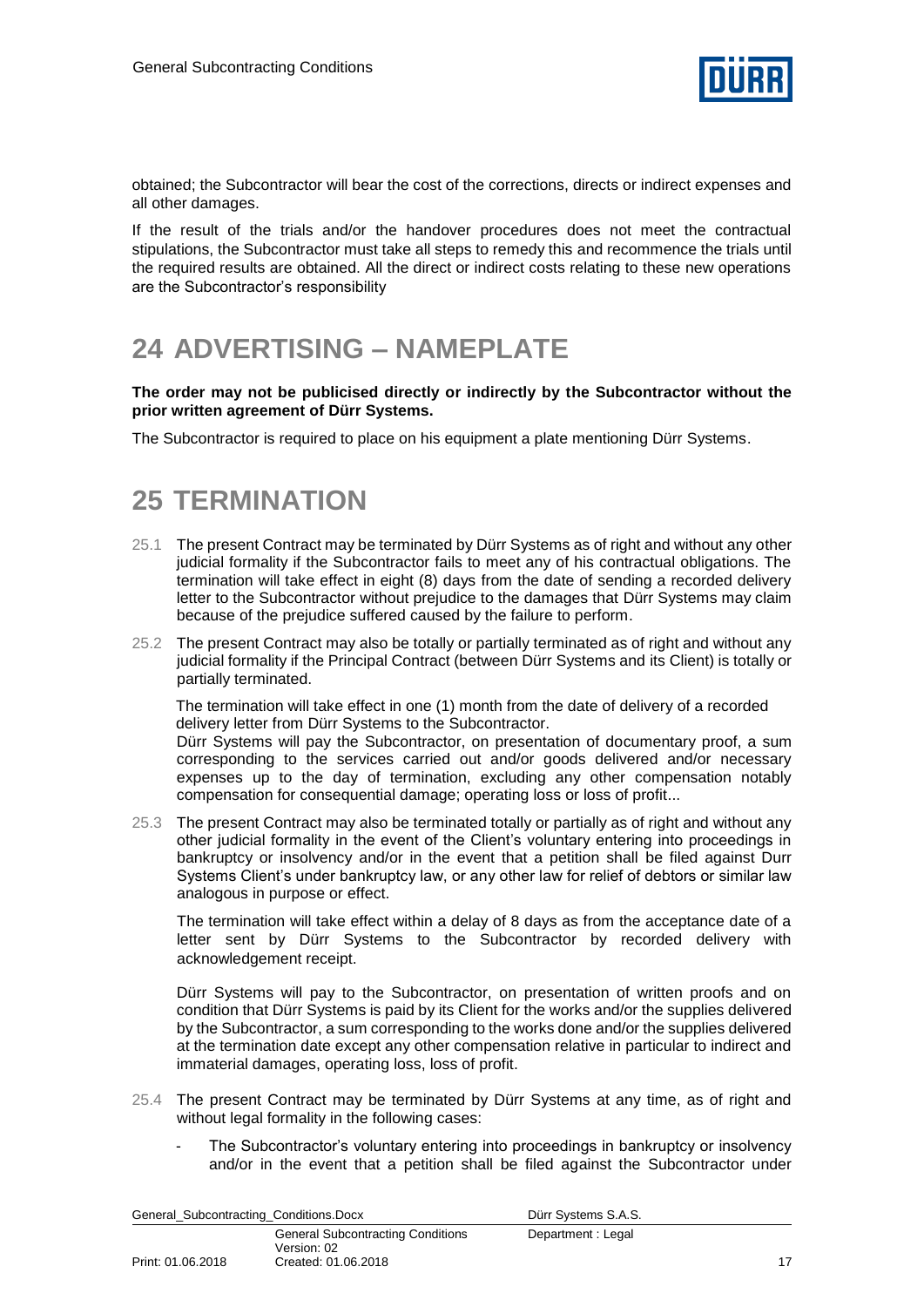

bankruptcy law, or any other law for relief of debtors or similar law analogous in purpose or effect;

- Civil decisions or criminal convictions against the Subcontractor which might affect his reputation or hinder his activities;
- Subcontracting without the authorisation of Dürr Systems.

The termination will take effect in three (3) days from the date of the delivery of a recorded delivery letter to the Subcontractor, without prejudice to any damages that Dürr Systems may demand in reparation of the harm suffered.

25.5 In the event of any termination, the Subcontractor must leave the premises and return to Dürr Systems the space occupied in an appropriate state of cleanliness and at the latest three (3) full days from the termination.

If Dürr Systems has the work covered by the Contract completed by a third party, because of a termination of the Contract caused by a fault of the Subcontractor, the Subcontractor is automatically and immediately liable for the cost of the intervention of the third party, without prejudice to any damages owing to Dürr Systems. This cost and any sum that may be due by Dürr Systems to Subcontractor will be offset against each other pro rata.

<span id="page-17-0"></span>The termination of the Contract will not release the Subcontractor from any of his obligations, and will not deprive Dürr Systems of its rights.

### **26 INDUSTRIAL AND INTELLECTUAL PROPERTY**

- 26.1 Unless provided contractually to the contrary, the industrial property rights which may be created during the execution of the order, the results of research, services and/or equipment developed for Dürr Systems by the Subcontractor, become as of right, as and when they arise, the exclusive property of Dürr Systems who may use them without any restriction as they stand or after adaptation.
- 26.2 In providing the Services, the Subcontractor will not use any product, device or process covered by industrial property rights belonging to a third party without prior permission from the owner of these rights. He must make it his business to obtain the necessary permission and if necessary supply any proof required.

The Subcontractor guarantees Dürr Systems against any action by a third party for the breach of the above provisions. He undertakes to take charge of any claim or complaint against Dürr Systems or the Owner, and to compensate them fully for any costs, losses or damage suffered because of the existence of third party rights over the equipment or the merchandise delivered.

### <span id="page-17-1"></span>**27 RETENTION PAYMENT**

Under Law No. 71.584 of 16 July 1971 as amended by law no. 72.1166 of 23 December 1972, the Subcontractor may replace the retention payment (which is fixed at five percent (5%) of the amount of the Services to guarantee they will be properly completed and to recover any sums that the Subcontractor may prove to be liable for under the Services by a personal and jointly and severally liable surety from an approved financial establishment.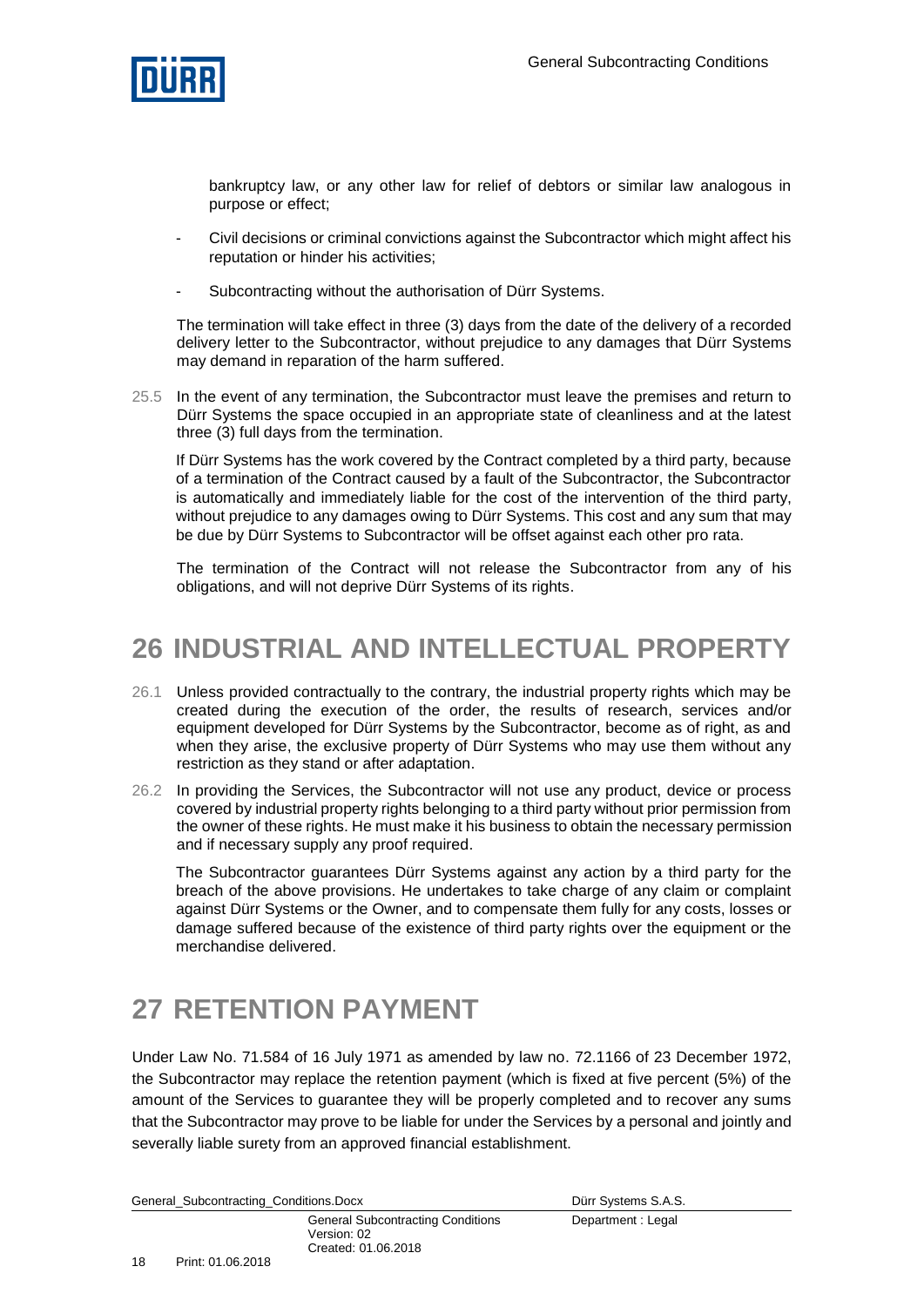

<span id="page-18-0"></span>If he does this, this personal and jointly and severally liable surety will be released one year after the Handover of the Services.

### **28UNREGISTERED EMPLOYMENT – UNFAIR SOCIAL COMPETITION**

- 28.1 In accordance with article D8222-5 of the french Labour Code, the Subcontractor shall give to Dürr Systems with his complete and final offer and each 6 months until the end of the execution the following documents:
	- A provision certificate of social declarations and a payment certificate of social contribution issued by the French responsible Social Protection Organisation (URSSAF) dated less than six months,
	- an updated extract of the Companies register (extract Kbis),
	- a declaration on his honour of the deposit with the tax administration in date of the declaration of all obligatory tax declarations,
	- a declaration on his honour that his staff are legally employed and a complementary declaration in case of the employment of foreign staff.

If the Subcontractor is a company with its head office outside of France, it must provide:

- a document mentioning its individual identification number granted to him in application of the article 286 ter of the General Tax Code. If the Subcontractor is not obliged to have such a number, a document mentioning its identity and its address or where appropriate, the contact details of its tax representative in France;
- an advertising document or business letterhead mentioning the exact name and name company of the Subcontractor, the full address of its head office and all the references relating to his inscription on a professional register,
- a document certifying the regularity of the Subcontractor's social situation with regard to EU regulation n° 883/2004 of 29/04/2004 or an international convention on social security and when the legislation of the country it provides un document from a body managing the obligatory social security regime and mentioning that the Subcontractor is up-to-date with its social declarations and the contributions relating.

These documents must be written in French or be accompanied by a translation into French.

For work carried out on the premises of a client or a subcontractor of DÜRR SYSTEMS (assembly/trials) or at DÜRR SYSTEMS, the Subcontractor shall provide for each of his employees involved the following documents currently valid until the end of the execution of the mission:

- A copy of an identity card or passport;
- All documents required by applicable laws and regulations;
- Any other document or certificate required by the client.
- 28.2 In case of detachment by a foreign Subcontractor of the foreign worker in France, the Subcontractor commits according to the article L 1262.2.1 of the French Labour Code to make a prior declaration to the French Labour Inspectorate of the place where the performance will take place.

19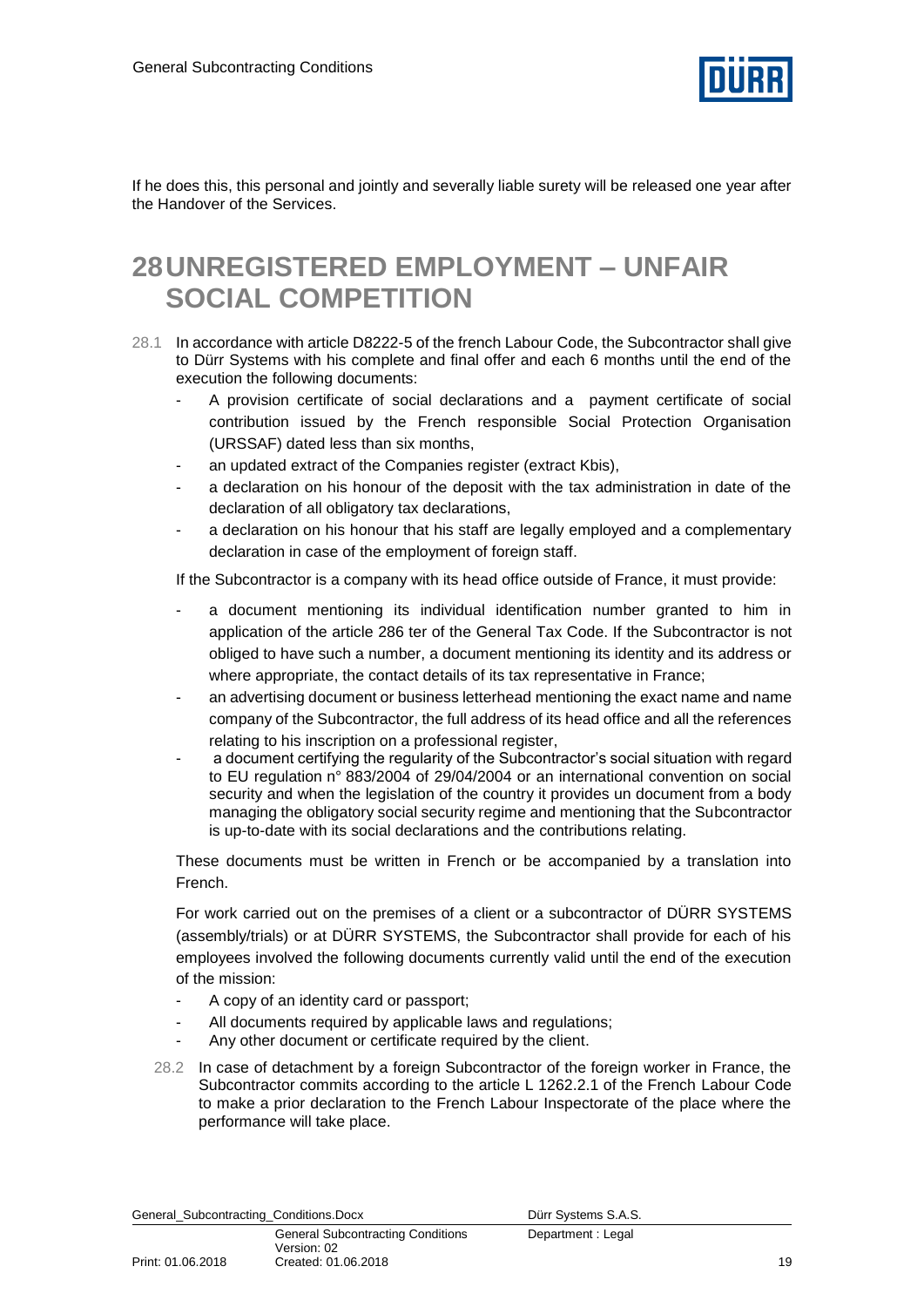

The Subcontractor commits prior the detachment to transmit to DÜRR SYSTEMS a copy of the administrative detachment declaration identifying the representative of the Subcontractor ensuring the administrative liaison.

### <span id="page-19-0"></span>**29 FORCE MAJEURE**

If a case of force majeure occurs after the signing of the Contract, making one of the Parties unable to meet one or other of his obligations, the obligations of the Parties will be suspended for so long as the force majeure applies. By force majeure is meant any event after the order has been sent and all circumstances beyond the Parties' control, including but not limited to, war, natural catastrophes, serious accidents (fire, explosion), strikes, arbitrary acts of government, etc.

The Party affected must immediately inform the other Party by fax or email, confirmed by recorded delivery letter, of the occurrence and nature of any such event, and must take all measures in his power to ensure that he can continue to carry out his obligations normally, as quickly as possible. The notification is subject to the following conditions:

- it must arrive at the other Party in less than 5 clear days from the date the case of force majeure occurs
- it must identify and explain the force majeure and the date it occurs;
- it must indicate the obligation(s) whose performance is prevented by the force majeure and explain how they are prevented.

Each Party shall take provisional steps to reduce the consequences of the force majeure as far as they are able. These steps must not entail or foreshadow a modification of the technical solution, the quality or any part of the performance expected from the Service.

The force majeure means that the thwarted obligations are all suspended.

The suspension is granted for so long as the force majeure lasts, but the length of suspension may not exceed one (1) consecutive calendar month from the date the force majeure occurs. The duration of the Contract is extended by the length of the force majeure.

After receipt of the notification, the Parties shall meet as soon as possible to determine what steps to take without waiting for modifications to be made to the Contract to ensure that its effects shall continue without imbalance between the Parties. Alternatively they may decide to agree jointly to terminate the Contract.

Failing agreement on steps as described in the paragraph above, or on mutually agreed termination before the end of the suspension period, whichever Party sees fit may from that moment notify the other Party, by recorded delivery letter, of the termination of the Contract. The termination will automatically take effect from the date this letter is sent.

### <span id="page-19-1"></span>**30 SETTLEMENT OF DISPUTES – APPLICABLE LAW**

The contract will be governed by and construed in accordance with French laws.

Any dispute arising between the parties concerning the validity, interpretation, execution or cancellation of the Contract and which cannot be amicably settled will be brought before the Paris Commercial Court.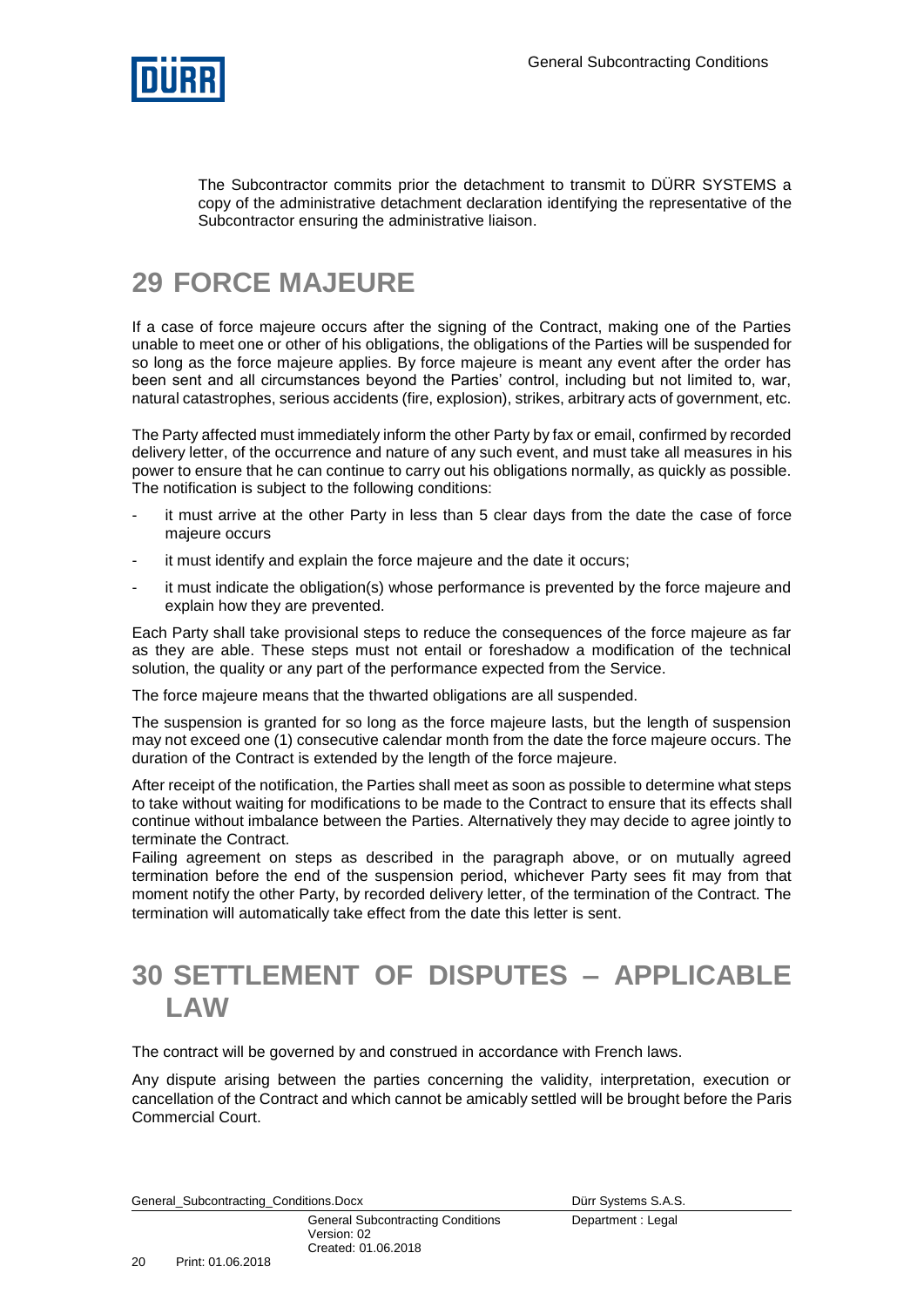

### <span id="page-20-0"></span>**31 TRAINING (ACCORDING TO ORDER CONDITIONS)**

If the equipment needs assistance and training, the subcontractor must apply the following training program.

The training is divided into 3 distinct parts for the maintenance and site personnel:

- "GENERALITES" only Dürr Systems is concerned (general equipment presentation),
- "PILOTAGE" Dürr Systems and the electrical Subcontractor are concerned (installation function= start up, stops, modifications of instructions, cycles, etc.),
- "MAINTENANCE" all the Subcontractors are concerned according to the complexity of equipment (installation, breakdown service, maintenance, monitoring).
- 31.1 A written support document has to be prepared in the requested language.
- 31.2 Training will be obligatorily made on client's site in French language; an interpreter will be available for the foreigner needs. The number of training courses depends on the participant's number and will be fixed later.

### <span id="page-20-1"></span>**32 PROTECTION OF PERSONAL DATA**

Within the framework of an order in its quality of controller involved in processing DÜRR SYSTEMS could authorize the Subcontractor to process personal data ("Personal Data") exclusively to provide goods and/ or services to DÜRR SYSTEMS.

The Subcontractor must provide sufficient guarantees for the implementation of appropriate technical and organizational measures to ensure that the process meets the requirements of the law and applicable regulations and guarantees the rights of the person concerned. He undertakes to not subcontract all or parts of the execution of Personal Data process without DÜRR SYSTEMS's prior written consent. The subcontractor is subjected to the same obligations as the Subcontractor concerning the protection of Personal Data. The Subcontractor remains fully responsible for the execution of its obligations and those of its proper subcontractors towards DÜRR SYSTEMS.

The Subcontractor shall implement:

- Appropriate technical and organisational measures in order to guarantee a standard of security and confidentiality of Personal Data adapted to the risks processing including especially the encrypting of Personal Data
- Measures that quarantee the confidentiality and the recovery of the availability of personal data as well as the access to those within an appropriate period in case of an incident.

In case of Personal Data breach, the Subcontractor must within 24 hours inform DÜRR SYSTEMS of this breach , provide all necessary information and cooperate with DÜRR SYSTEMS and the National Commission for Data Protection and Liberties (CNIL)- France.

The Subcontractor will process the Personal Data only in the Member States of the European Union and undertakes to not transfer them out of the European Union. He will make available all necessary information to DÜRR SYSTEMS to demonstrate the respect of the previously

| General_Subcontracting_Conditions.Docx |                                                                                | Dürr Systems S.A.S. |  |
|----------------------------------------|--------------------------------------------------------------------------------|---------------------|--|
| Print: 01.06.2018                      | <b>General Subcontracting Conditions</b><br>Version: 02<br>Created: 01.06.2018 | Department: Legal   |  |